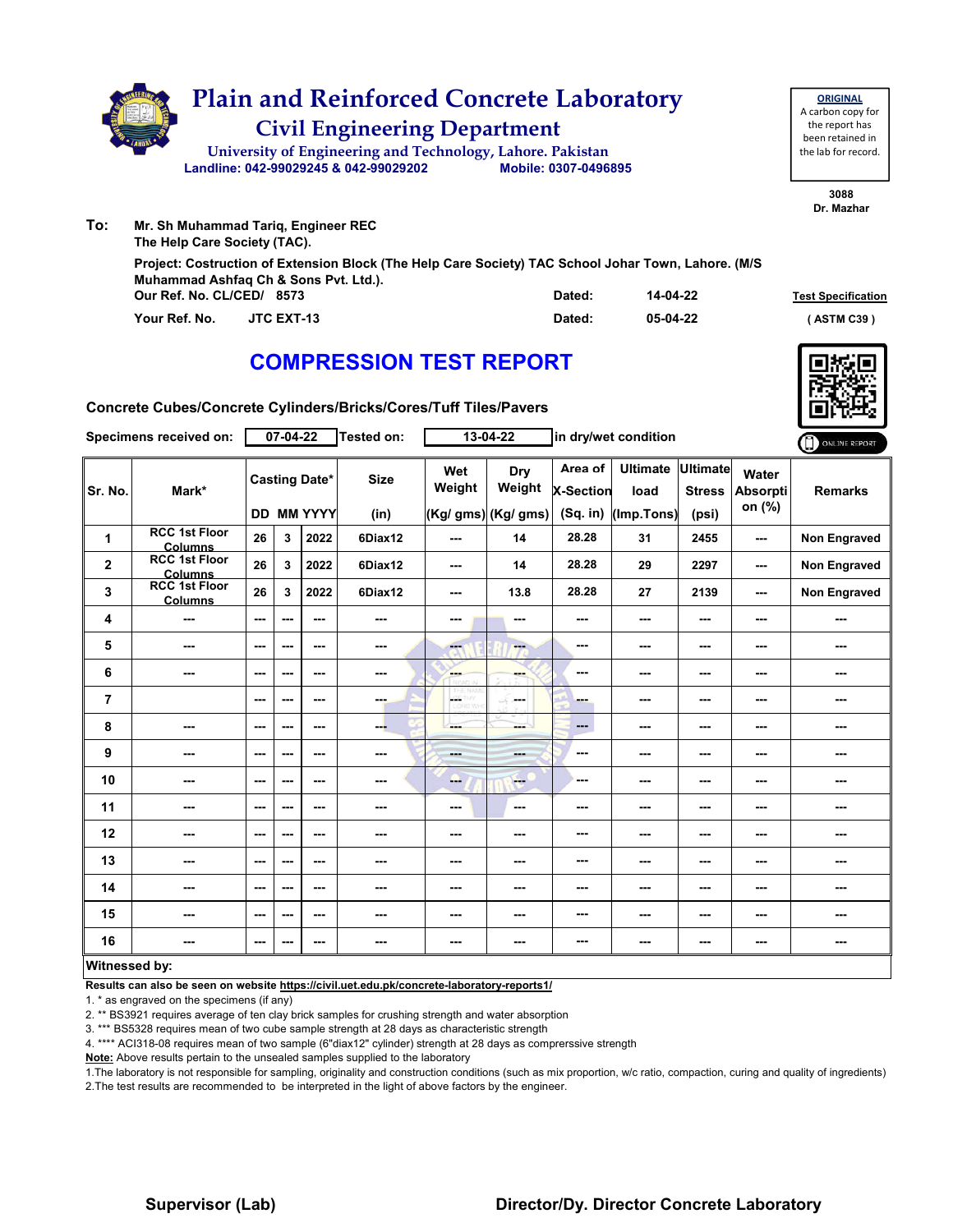|     | <b>Plain and Reinforced Concrete Laboratory</b><br><b>Civil Engineering Department</b><br>University of Engineering and Technology, Lahore. Pakistan<br>Landline: 042-99029245 & 042-99029202 | Mobile: 0307-0496895 |          | <b>ORIGINAL</b><br>A carbon copy for<br>the report has<br>been retained in<br>the lab for record. |
|-----|-----------------------------------------------------------------------------------------------------------------------------------------------------------------------------------------------|----------------------|----------|---------------------------------------------------------------------------------------------------|
|     |                                                                                                                                                                                               |                      |          | 3108<br>Dr. Agsa                                                                                  |
| To: | <b>Sub Divisional Officer</b><br><b>Public Health Engineering Sub Division Khushab</b>                                                                                                        |                      |          |                                                                                                   |
|     | Project: Water Supply Scheme/ Drainage/ PCC Slab/ Road / Street/ Janazagah UC KUFRI District Khushab<br>(PP-82). (Govt. Contractor; M/S Al-Maghfrah Associates).<br>Our Ref. No. CL/CED/ 8574 | Dated:               | 14-04-22 | <b>Test Specification</b>                                                                         |

**Your Ref. No. 211/KHB Dated: ( BS 1881-116 )**

**04-04-22**

|  | AAUDDEAAIAU TEAT DEDADT |  |  |
|--|-------------------------|--|--|
|  |                         |  |  |
|  |                         |  |  |

# **COMPRESSION TEST REPORT**

**Concrete Cubes/Concrete Cylinders/Bricks/Cores/Tuff Tiles/Pavers**

| Specimens received on: |                          | $11-04-22$               |     |                                    | <b>Tested on:</b>   | 12-04-22      |                                       | in dry/wet condition               |                                       |                                    |                                    | ONLINE REPORT  |
|------------------------|--------------------------|--------------------------|-----|------------------------------------|---------------------|---------------|---------------------------------------|------------------------------------|---------------------------------------|------------------------------------|------------------------------------|----------------|
| Sr. No.                | Mark*                    |                          |     | <b>Casting Date*</b><br>DD MM YYYY | <b>Size</b><br>(in) | Wet<br>Weight | Dry<br>Weight<br>$(Kg/gms)$ (Kg/ gms) | Area of<br>X-Section<br>$(Sq.$ in) | <b>Ultimate</b><br>load<br>(Imp.Tons) | Ultimate<br><b>Stress</b><br>(psi) | Water<br><b>Absorpti</b><br>on (%) | <b>Remarks</b> |
| 1                      | 1:2:4                    | $\overline{2}$           | 3   | 2022                               | 6x6x6               | $\sim$ $\sim$ | 8                                     | 36                                 | 69                                    | 4293                               | $\sim$                             | Non Engraved   |
| 2                      | 1:2:4                    | $\mathbf{2}$             | 3   | 2022                               | 6x6x6               | $\sim$        | 8                                     | 36                                 | 83                                    | 5164                               | $\sim$ $\sim$                      | Non Engraved   |
| 3                      | $\overline{\phantom{a}}$ | $\sim$ $\sim$            | --- | $\overline{\phantom{a}}$           | $\sim$              | ---           | ---                                   | ---                                | $\sim$ $\sim$                         | ---                                | ---                                | ---            |
| 4                      | ---                      | $\overline{\phantom{a}}$ | --- | $\overline{\phantom{a}}$           | ---                 | $\sim$        | ---                                   | $--$                               | $\sim$                                | ---                                | ---                                | ---            |
| 5                      | $\overline{\phantom{a}}$ | $\sim$                   | --- | ---                                | ---                 | ---           | ---                                   | $\qquad \qquad \cdots$             | ---                                   | ---                                | ---                                | ---            |
| 6                      | ---                      | $\sim$ $\sim$            | --- | ---                                | ---                 | <b>SHOP</b>   | ---                                   | $\overline{\phantom{a}}$           | ---                                   | ---                                | ---                                | ---            |
| $\overline{7}$         |                          | $\overline{\phantom{a}}$ | --- | ---                                | ---                 | OF THY        | ---                                   | ---                                | $\overline{\phantom{a}}$              | ---                                | ---                                | ---            |
| 8                      | $\overline{\phantom{a}}$ | $\sim$                   | --- | ---                                | ---                 | ---           | ---                                   | ---                                | $\sim$                                | ---                                | ---                                |                |
| 9                      | ---                      | $\sim$ $\sim$            | --- | ---                                | ---                 | mana.         | ---                                   | ---                                | ---                                   | ---                                | ---                                | ---            |
| 10                     | $\overline{\phantom{a}}$ | $\sim$                   | --- | $\sim$                             | ---                 | --            | ---                                   | ---                                | $\sim$ $\sim$                         | ---                                | ---                                | ---            |
| 11                     | ---                      | $\sim$                   | --- | ---                                |                     | ---           | ---                                   | $\sim$                             | ---                                   | ---                                | ---                                | ---            |
| 12                     | $\sim$                   | $\sim$ $\sim$            | --- | ---                                | ---                 | ---           | ---                                   | ---                                | ---                                   | ---                                | ---                                | ---            |
| 13                     | $- - -$                  | $\sim$ $\sim$            | --- | ---                                | ---                 | ---           | ---                                   | ---                                | $- - -$                               | ---                                | ---                                | ---            |
| 14                     | $\cdots$                 | $\sim$                   | --- | ---                                | ---                 | ---           | ---                                   | ---                                | ---                                   | ---                                | ---                                | ---            |
| 15                     | $\sim$                   | $\sim$ $\sim$            | --- | $\sim$ $\sim$                      | ---                 | ---           | ---                                   | ---                                | ---                                   | ---                                | ---                                | ---            |
| 16                     | ---                      | $\hspace{0.05cm} \ldots$ | --- | ---                                | ---                 | $\sim$ $\sim$ | ---                                   | ---                                | $\sim$ $\sim$                         | ---                                | ---                                | ---            |
| Witnessed by:          |                          |                          |     |                                    |                     |               |                                       |                                    |                                       |                                    |                                    |                |

#### **Witnessed by:**

**Results can also be seen on website https://civil.uet.edu.pk/concrete-laboratory-reports1/**

1. \* as engraved on the specimens (if any)

2. \*\* BS3921 requires average of ten clay brick samples for crushing strength and water absorption

3. \*\*\* BS5328 requires mean of two cube sample strength at 28 days as characteristic strength

4. \*\*\*\* ACI318-08 requires mean of two sample (6"diax12" cylinder) strength at 28 days as comprerssive strength

**Note:** Above results pertain to the unsealed samples supplied to the laboratory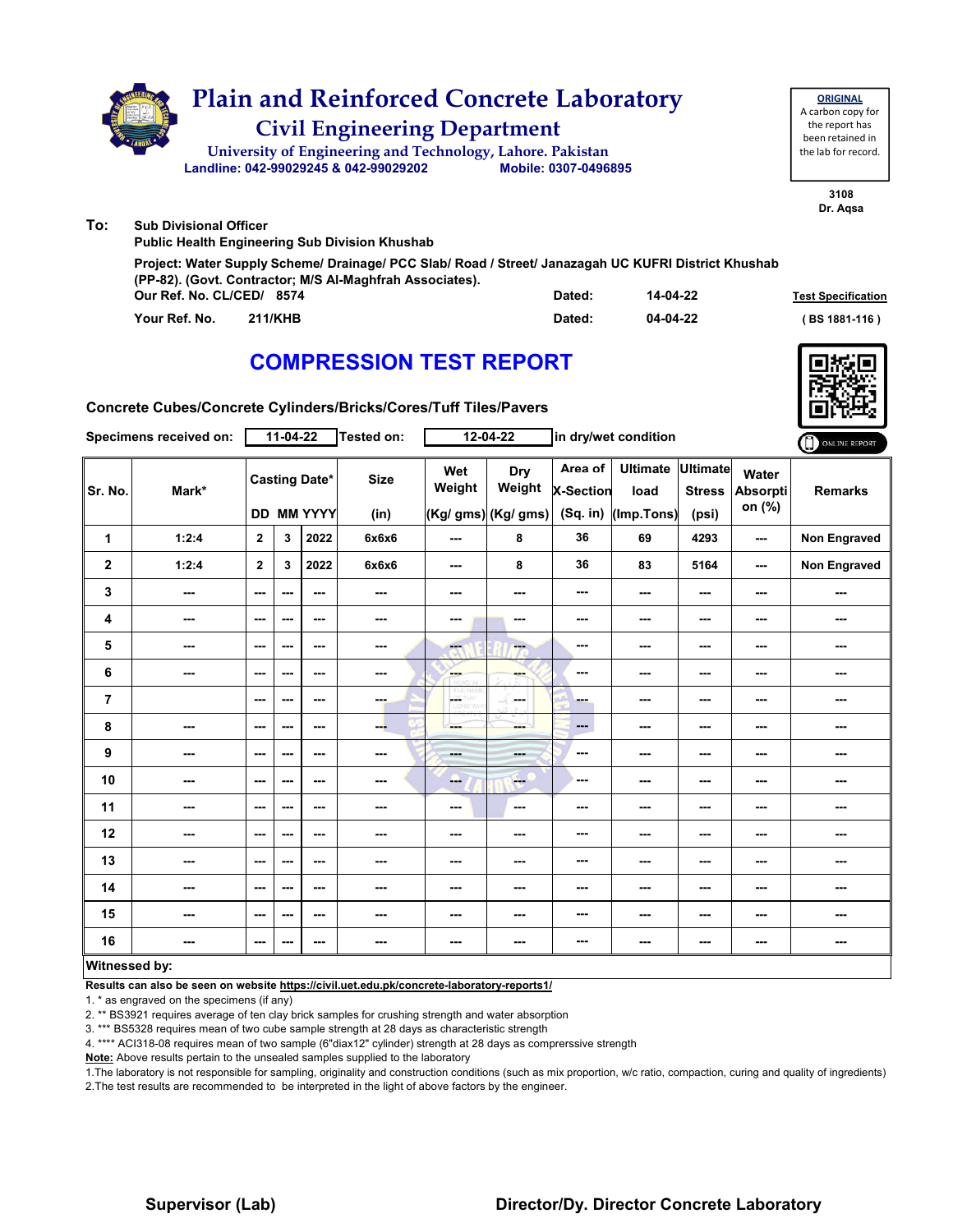|     | <b>Plain and Reinforced Concrete Laboratory</b><br><b>Civil Engineering Department</b><br>University of Engineering and Technology, Lahore. Pakistan<br>Landline: 042-99029245 & 042-99029202     | Mobile: 0307-0496895 |          | <b>ORIGINAL</b><br>A carbon copy for<br>the report has<br>been retained in<br>the lab for record. |
|-----|---------------------------------------------------------------------------------------------------------------------------------------------------------------------------------------------------|----------------------|----------|---------------------------------------------------------------------------------------------------|
| To: | <b>Sub Divisional Officer</b><br><b>Public Health Engineering Sub Division Khushab</b>                                                                                                            |                      |          | 3108<br>Dr. Agsa                                                                                  |
|     | Project: Provision of Filtration Plant, Water Supply, Drainage, PCC Slab, Road UC BOTALA District<br>Khushab (NA-94). (Govt. Contractor; M/S Al-Nafay Construction).<br>Our Ref. No. CL/CED/ 8575 | Dated:               | 14-04-22 | <b>Test Specification</b>                                                                         |
|     | Your Ref. No.<br><b>220/KHB</b>                                                                                                                                                                   | Dated:               | 06-04-22 | BS 1881-116)                                                                                      |

**Concrete Cubes/Concrete Cylinders/Bricks/Cores/Tuff Tiles/Pavers**

| Specimens received on: |        | $11-04-22$               |                          |                                           | Tested on:               | $12 - 04 - 22$ |                                      | in dry/wet condition               |                                       |                                           |                                    | ONLINE REPORT       |
|------------------------|--------|--------------------------|--------------------------|-------------------------------------------|--------------------------|----------------|--------------------------------------|------------------------------------|---------------------------------------|-------------------------------------------|------------------------------------|---------------------|
| Sr. No.                | Mark*  |                          |                          | <b>Casting Date*</b><br><b>DD MM YYYY</b> | <b>Size</b><br>(in)      | Wet<br>Weight  | Dry<br>Weight<br>(Kg/ gms) (Kg/ gms) | Area of<br>X-Section<br>$(Sq.$ in) | <b>Ultimate</b><br>load<br>(Imp.Tons) | <b>Ultimate</b><br><b>Stress</b><br>(psi) | Water<br><b>Absorpti</b><br>on (%) | <b>Remarks</b>      |
| 1                      | 1:2:4  | 4                        | 3                        | 2022                                      | 6x6x6                    | $--$           | 8                                    | 36                                 | 97                                    | 6036                                      | ---                                | <b>Non Engraved</b> |
| $\boldsymbol{2}$       | 1:2:4  | $\overline{\mathbf{4}}$  | 3                        | 2022                                      | 6x6x6                    | $--$           | 8                                    | 36                                 | 63                                    | 3920                                      | ---                                | Non Engraved        |
| 3                      | $\sim$ | $\sim$ $\sim$            | $- - -$                  | $\overline{\phantom{a}}$                  | $\overline{\phantom{a}}$ | ---            | $\sim$                               | ---                                | ---                                   | $--$                                      | ---                                | ---                 |
| 4                      | ---    | $\sim$ $\sim$            | ---                      | $\overline{\phantom{a}}$                  | $\overline{\phantom{a}}$ | ---            | ---                                  | ---                                | ---                                   | ---                                       | ---                                | ---                 |
| 5                      | ---    | $\hspace{0.05cm} \ldots$ | ---                      | ---                                       | $\overline{\phantom{a}}$ | बर             | ---                                  | ---                                | ---                                   | ---                                       | ---                                | ---                 |
| 6                      | $\sim$ | $\sim$ $\sim$            | ---                      | ---                                       | $\sim$ $\sim$            | ---            | ---                                  | ---                                | ---                                   | ---                                       | ---                                | ---                 |
| $\overline{7}$         |        | $\sim$ $\sim$            | ---                      | $\overline{\phantom{a}}$                  | ---                      | <b>OETHY</b>   | and a                                | ---                                | ---                                   | ---                                       | ---                                | ---                 |
| 8                      | ---    | $\sim$ $\sim$            | ---                      | $\overline{\phantom{a}}$                  | --                       |                | ---                                  | ---                                | ---                                   | $--$                                      | ---                                | ---                 |
| 9                      | ---    | $\sim$                   | ---                      | $\overline{\phantom{a}}$                  | ---                      | ---            | <b>SHOP</b>                          | ---                                | ---                                   | ---                                       | ---                                | ---                 |
| 10                     | ---    | $\sim$ $\sim$            | ---                      | ---                                       | ---                      | --             | ---                                  | ---                                | ---                                   | ---                                       | ---                                | ---                 |
| 11                     | ---    | $\hspace{0.05cm} \ldots$ | ---                      | ---                                       | $\overline{\phantom{a}}$ | $\cdots$       | $\sim$                               | ---                                | ---                                   | $\cdots$                                  | ---                                | ---                 |
| 12                     | $\sim$ | $\sim$ $\sim$            | $\overline{\phantom{a}}$ | $\overline{\phantom{a}}$                  | $\overline{\phantom{a}}$ | ---            | ---                                  | ---                                | ---                                   | ---                                       | ---                                | ---                 |
| 13                     | ---    | $\sim$ $\sim$            | ---                      | $\overline{\phantom{a}}$                  | ---                      | ---            | ---                                  | ---                                | ---                                   | ---                                       | ---                                | ---                 |
| 14                     | ---    | $\sim$                   | ---                      | ---                                       | ---                      | $\cdots$       | ---                                  | ---                                | ---                                   | ---                                       | ---                                | ---                 |
| 15                     | ---    | $\sim$ $\sim$            | ---                      | $\sim$                                    | ---                      | ---            | ---                                  | ---                                | ---                                   | ---                                       | ---                                | ---                 |
| 16                     | ---    | $\sim$ $\sim$            | ---                      | ---                                       | $\overline{\phantom{a}}$ | ---            | $\overline{\phantom{a}}$             | ---                                | ---                                   | ---                                       | ---                                | ---                 |
| Witnessed by:          |        |                          |                          |                                           |                          |                |                                      |                                    |                                       |                                           |                                    |                     |

#### **Witnessed by:**

**Results can also be seen on website https://civil.uet.edu.pk/concrete-laboratory-reports1/**

1. \* as engraved on the specimens (if any)

2. \*\* BS3921 requires average of ten clay brick samples for crushing strength and water absorption

3. \*\*\* BS5328 requires mean of two cube sample strength at 28 days as characteristic strength

4. \*\*\*\* ACI318-08 requires mean of two sample (6"diax12" cylinder) strength at 28 days as comprerssive strength

**Note:** Above results pertain to the unsealed samples supplied to the laboratory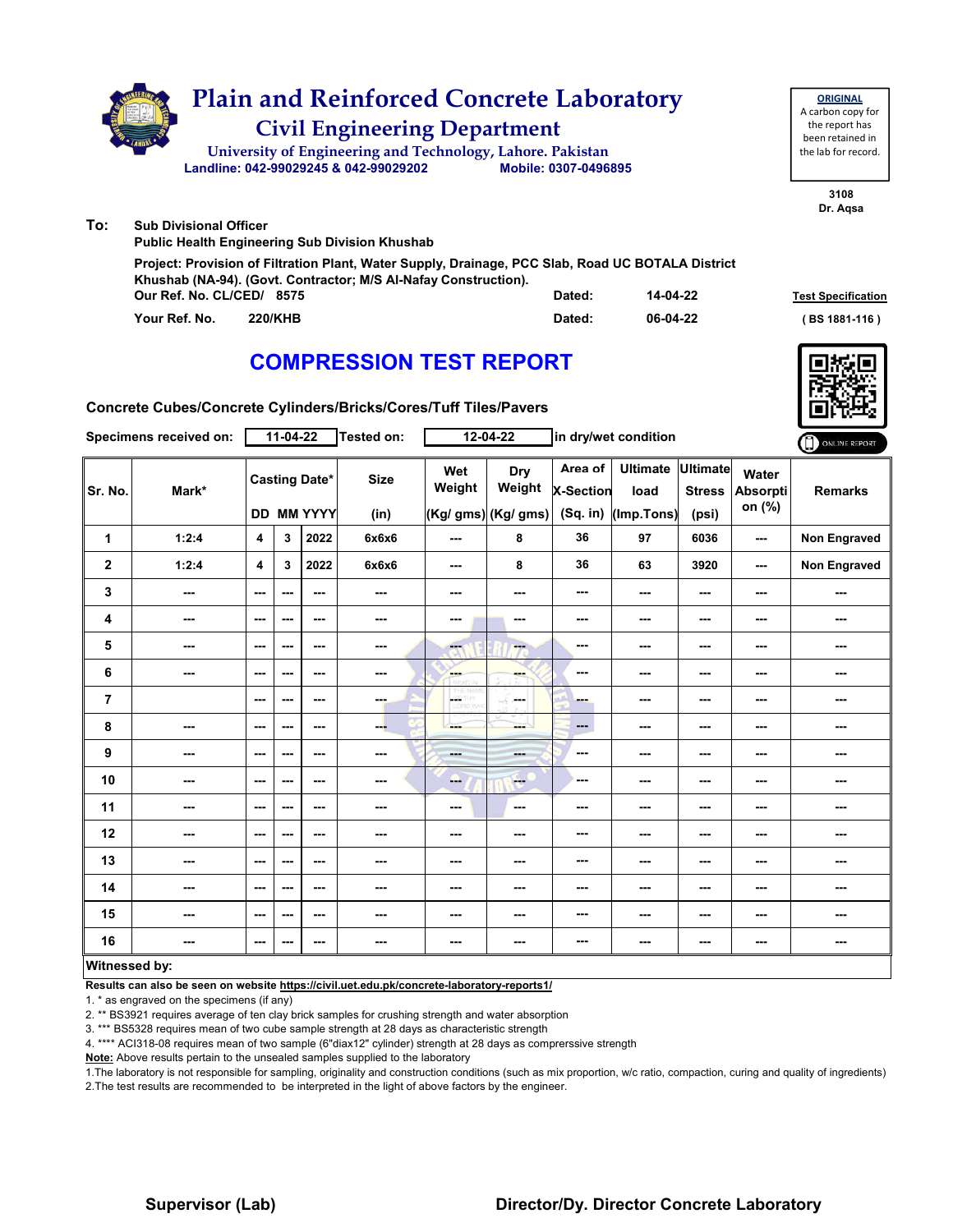|     | <b>Plain and Reinforced Concrete Laboratory</b><br><b>Civil Engineering Department</b><br>University of Engineering and Technology, Lahore. Pakistan<br>Landline: 042-99029245 & 042-99029202        | Mobile: 0307-0496895 |          | <b>ORIGINAL</b><br>A carbon copy for<br>the report has<br>been retained in<br>the lab for record. |
|-----|------------------------------------------------------------------------------------------------------------------------------------------------------------------------------------------------------|----------------------|----------|---------------------------------------------------------------------------------------------------|
| To: | <b>Sub Divisional Officer</b><br><b>Public Health Engineering Sub Division Khushab</b>                                                                                                               |                      |          | 3108<br>Dr. Agsa                                                                                  |
|     | Project: Provision of Water Supply / Hand Pump / Drainage / PCC Slab / Janazagah UC KURRAR District<br>Khushab (NA-93). (Govt. Contractor; M/S Al-Maghfrah Associates).<br>Our Ref. No. CL/CED/ 8576 | Dated:               | 14-04-22 | <b>Test Specification</b>                                                                         |
|     | Your Ref. No.<br><b>210/KHB</b>                                                                                                                                                                      | Dated:               | 04-04-22 | BS 1881-116)                                                                                      |

**Concrete Cubes/Concrete Cylinders/Bricks/Cores/Tuff Tiles/Pavers**

| Specimens received on: |                          | $11-04-22$               |      |                                           | Tested on:          |                                                                                                           | $12 - 04 - 22$                       |                                           | in dry/wet condition                    |                        |                                    |                |
|------------------------|--------------------------|--------------------------|------|-------------------------------------------|---------------------|-----------------------------------------------------------------------------------------------------------|--------------------------------------|-------------------------------------------|-----------------------------------------|------------------------|------------------------------------|----------------|
| Sr. No.                | Mark*                    |                          |      | <b>Casting Date*</b><br><b>DD MM YYYY</b> | <b>Size</b><br>(in) | Wet<br>Weight                                                                                             | Dry<br>Weight<br>(Kg/ gms) (Kg/ gms) | Area of<br><b>X-Section</b><br>$(Sq.$ in) | Ultimate Ultimate<br>load<br>(Imp.Tons) | <b>Stress</b><br>(psi) | Water<br><b>Absorpti</b><br>on (%) | <b>Remarks</b> |
| 1                      | 1:2:4                    | $\overline{2}$           | 3    | 2022                                      | 6x6x6               | $--$                                                                                                      | 8                                    | 36                                        | 71                                      | 4418                   | ---                                | Non Engraved   |
| $\boldsymbol{2}$       | 1:2:4                    | $\overline{2}$           | 3    | 2022                                      | 6x6x6               | ---                                                                                                       | 7.8                                  | 36                                        | 69                                      | 4293                   | $- - -$                            | Non Engraved   |
| 3                      | $\cdots$                 | $\sim$                   | ---  | ---                                       | ---                 | ---                                                                                                       | ---                                  | ---                                       | ---                                     | $\cdots$               | ---                                | ---            |
| 4                      | ---                      | $\sim$ $\sim$            | ---  | $\sim$ $\sim$                             | $\sim$              | ---                                                                                                       | $\sim$ $\sim$                        | ---                                       | ---                                     | $\sim$ $\sim$          | ---                                | ---            |
| 5                      | $\overline{\phantom{a}}$ | $\sim$                   | ---  | ---                                       | $\sim$              | <b>Fee</b>                                                                                                | ÷                                    | ---                                       | ---                                     | $--$                   | ---                                | ---            |
| 6                      | $\cdots$                 | $\sim$                   | ---  | ---                                       | ---                 | <b>SHOP</b>                                                                                               | ---                                  | ---                                       | ---                                     | $\cdots$               | ---                                | ---            |
| $\overline{7}$         |                          | $--$                     | ---  | $--$                                      | man.                | $\begin{array}{c}\n\sqrt{16.16} \\ \hline\n\text{QCD}^{\text{2D}} \\ \text{QCD}^{\text{2D}}\n\end{array}$ | in man                               | ---                                       | ---                                     | ---                    | ---                                | ---            |
| 8                      | $\sim$                   | $\overline{\phantom{a}}$ | $--$ | ---                                       | ---                 | ---                                                                                                       | ment i                               | $\qquad \qquad \cdots$                    | ---                                     | ---                    | ---                                |                |
| 9                      | $\cdots$                 | $\cdots$                 | ---  | ---                                       | ---                 | men.                                                                                                      | ---                                  | $- - -$                                   | ---                                     | $\cdots$               | ---                                | ---            |
| 10                     | ---                      | $\overline{\phantom{a}}$ | ---  | $--$                                      | ---                 | ---                                                                                                       | $-1$                                 | ---                                       | $--$                                    | $--$                   | ---                                | ---            |
| 11                     | $\cdots$                 | ---                      | ---  | ---                                       | ---                 | $\cdots$                                                                                                  | ---                                  | ---                                       | ---                                     | $\cdots$               | ---                                | ---            |
| 12                     | $\sim$ $\sim$            | $\overline{\phantom{a}}$ | ---  | $--$                                      | ---                 | ---                                                                                                       | ---                                  | ---                                       | ---                                     | ---                    | ---                                | ---            |
| 13                     | $\overline{\phantom{a}}$ | $--$                     | ---  | ---                                       | ---                 | ---                                                                                                       | ---                                  | ---                                       | ---                                     | ---                    | ---                                | ---            |
| 14                     | $\sim$                   | $\sim$                   | $--$ | ---                                       | ---                 | ---                                                                                                       | ---                                  | ---                                       | ---                                     | ---                    | ---                                | ---            |
| 15                     | $\sim$                   | $--$                     | ---  | ---                                       | $\sim$              | ---                                                                                                       | ---                                  | ---                                       | ---                                     | ---                    | ---                                | ---            |
| 16                     | ---                      | $--$                     | ---  | $--$                                      | ---                 | ---                                                                                                       | ---                                  | ---                                       | ---                                     | ---                    | ---                                |                |
| Witnessed by:          |                          |                          |      |                                           |                     |                                                                                                           |                                      |                                           |                                         |                        |                                    |                |

#### **Witnessed by:**

**Results can also be seen on website https://civil.uet.edu.pk/concrete-laboratory-reports1/**

1. \* as engraved on the specimens (if any)

2. \*\* BS3921 requires average of ten clay brick samples for crushing strength and water absorption

3. \*\*\* BS5328 requires mean of two cube sample strength at 28 days as characteristic strength

4. \*\*\*\* ACI318-08 requires mean of two sample (6"diax12" cylinder) strength at 28 days as comprerssive strength

**Note:** Above results pertain to the unsealed samples supplied to the laboratory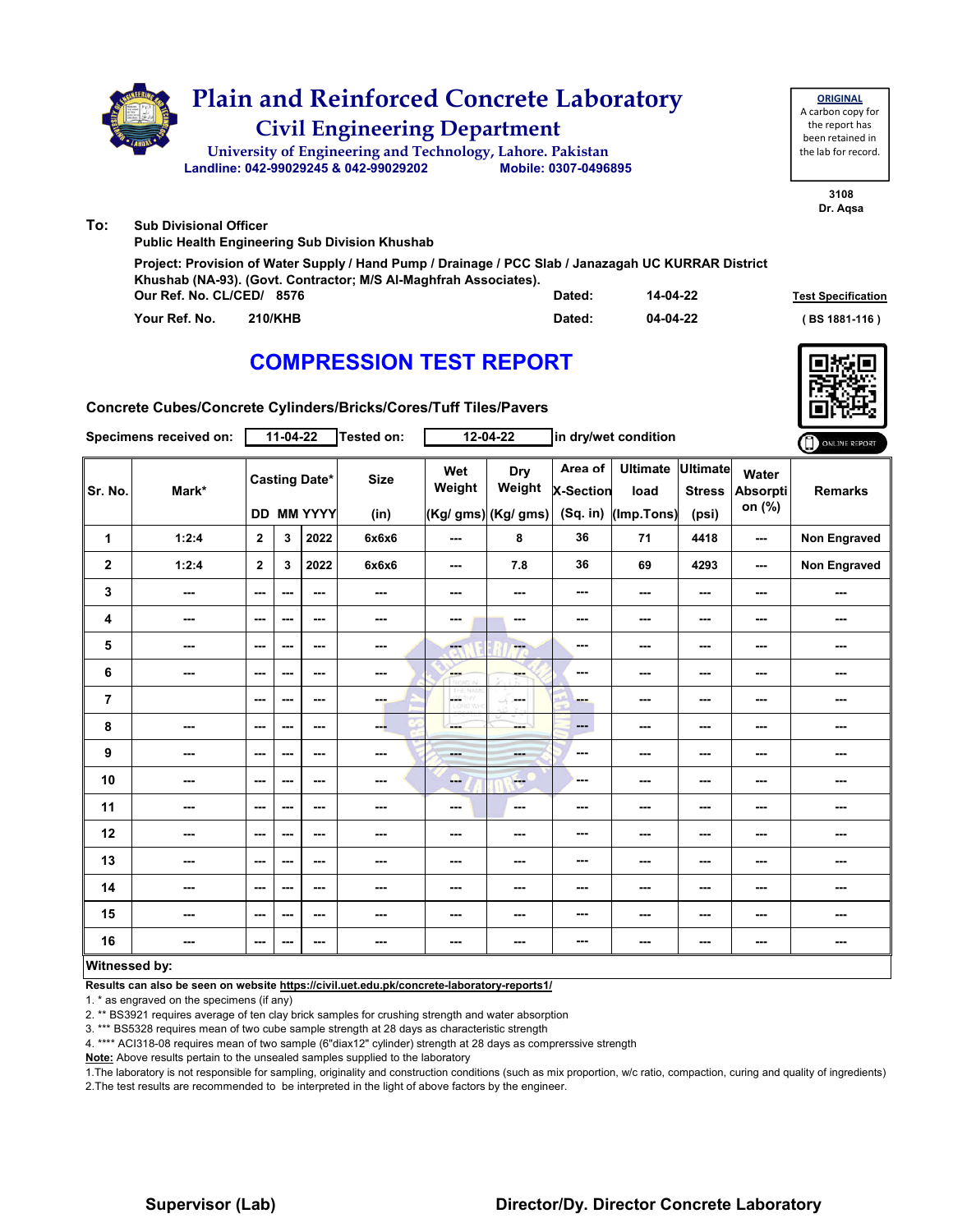|     | <b>Plain and Reinforced Concrete Laboratory</b><br><b>Civil Engineering Department</b><br>University of Engineering and Technology, Lahore. Pakistan<br>Landline: 042-99029245 & 042-99029202       | Mobile: 0307-0496895 |          | <b>ORIGINAL</b><br>A carbon copy for<br>the report has<br>been retained in<br>the lab for record. |
|-----|-----------------------------------------------------------------------------------------------------------------------------------------------------------------------------------------------------|----------------------|----------|---------------------------------------------------------------------------------------------------|
| To: | <b>Sub Divisional Officer</b><br><b>Public Health Engineering Sub Division Khushab</b>                                                                                                              |                      |          | 3108<br>Dr. Agsa                                                                                  |
|     | Project: Provision of Water Supply / Hand Pump / Drainage / PCC Slab / Janazagah UC WAHEER District<br>Khushab (NA-93). (Govt. Contractor; M/S Al-Nafay Construction).<br>Our Ref. No. CL/CED/ 8577 | Dated:               | 14-04-22 | <b>Test Specification</b>                                                                         |
|     | Your Ref. No.<br><b>204/KHB</b>                                                                                                                                                                     | Dated:               | 02-04-22 | BS 1881-116)                                                                                      |

**Concrete Cubes/Concrete Cylinders/Bricks/Cores/Tuff Tiles/Pavers**

| Specimens received on: |                          | $11-04-22$               |     |                                           | Tested on:          |               | $12 - 04 - 22$                        | in dry/wet condition                    |                                       |                                           |                                    | ONLINE REPORT  |
|------------------------|--------------------------|--------------------------|-----|-------------------------------------------|---------------------|---------------|---------------------------------------|-----------------------------------------|---------------------------------------|-------------------------------------------|------------------------------------|----------------|
| Sr. No.                | Mark*                    |                          |     | <b>Casting Date*</b><br><b>DD MM YYYY</b> | <b>Size</b><br>(in) | Wet<br>Weight | Dry<br>Weight<br>$(Kg/gms)$ (Kg/ gms) | Area of<br><b>X-Section</b><br>(Sq. in) | <b>Ultimate</b><br>load<br>(Imp.Tons) | <b>Ultimate</b><br><b>Stress</b><br>(psi) | Water<br><b>Absorpti</b><br>on (%) | <b>Remarks</b> |
| 1                      | 1:2:4                    | $\mathbf{1}$             | 3   | 2022                                      | 6x6x6               | $\sim$ $\sim$ | $\overline{7}$                        | 36                                      | 34                                    | 2116                                      | ---                                | Non Engraved   |
| $\mathbf{2}$           | 1:2:4                    | $\mathbf{1}$             | 3   | 2022                                      | 6x6x6               | ---           | 7.8                                   | 36                                      | 63                                    | 3920                                      | ---                                | Non Engraved   |
| 3                      | $\cdots$                 | $\sim$                   | --- | $\sim$ $\sim$                             | $\cdots$            | ---           | ---                                   | ---                                     | ---                                   | $\qquad \qquad \cdots$                    | ---                                | ---            |
| 4                      | $\overline{\phantom{a}}$ | $\overline{\phantom{a}}$ | --- | $\sim$ $\sim$                             | $\cdots$            | ---           | $\sim$                                | ---                                     | ---                                   | $\qquad \qquad \cdots$                    | ---                                | ---            |
| 5                      | $\overline{\phantom{a}}$ | $\overline{\phantom{a}}$ | --- | $\overline{\phantom{a}}$                  | $\sim$              | ---           | ---                                   | ---                                     | ---                                   | $\overline{\phantom{a}}$                  | ---                                | ---            |
| 6                      | $\cdots$                 | $\sim$                   | --- | ---                                       | ---                 | <b>SHOP</b>   | ---                                   | ---                                     | ---                                   | $\cdots$                                  | ---                                | ---            |
| $\overline{7}$         |                          | $\sim$ $\sim$            | --- | $- - -$                                   | <b>SHOP</b>         | <b>OFTHY</b>  | المسترد                               | ---                                     | ---                                   | $\sim$ $\sim$                             | ---                                | ---            |
| 8                      | $\sim$                   | $\cdots$                 | --- | ---                                       | ---                 | ---           | ment i                                | ---                                     | ---                                   | $\cdots$                                  | ---                                | ---            |
| 9                      | $\overline{\phantom{a}}$ | $\sim$ $\sim$            | --- | $\sim$ $\sim$                             | $\sim$              | <b>Head</b>   | ---                                   | ---                                     | ---                                   | $\overline{\phantom{a}}$                  | ---                                | ---            |
| 10                     | ---                      | $\sim$ $\sim$            | --- | $\sim$ $\sim$                             | ---                 | --            | <b>Free</b>                           | ---                                     | ---                                   | $\sim$ $\sim$                             | ---                                | ---            |
| 11                     | $\overline{\phantom{a}}$ | $\overline{\phantom{a}}$ | --- | $\overline{\phantom{a}}$                  | ---                 | ---           | $\sim$                                | ---                                     | ---                                   | $\sim$                                    | ---                                | ---            |
| 12                     | $\sim$                   | $\overline{\phantom{a}}$ | --- | ---                                       | ---                 | ---           | ---                                   | ---                                     | ---                                   | $\overline{\phantom{a}}$                  | ---                                | ---            |
| 13                     | ---                      | ---                      | --- | ---                                       | ---                 | ---           | ---                                   | ---                                     | ---                                   | ---                                       | ---                                | ---            |
| 14                     | $\overline{\phantom{a}}$ | $\overline{\phantom{a}}$ | --- | $\overline{\phantom{a}}$                  | ---                 | ---           | ---                                   | ---                                     | ---                                   | $\overline{\phantom{a}}$                  | ---                                | ---            |
| 15                     | ---                      | $\overline{\phantom{a}}$ | --- | ---                                       | $\sim$              | ---           | ---                                   | ---                                     | ---                                   | $\cdots$                                  | ---                                | ---            |
| 16                     | $\overline{\phantom{a}}$ | $\sim$                   | --- | $\sim$ $\sim$                             | $\sim$              | ---           | ---                                   | ---                                     | ---                                   | $\qquad \qquad \cdots$                    | ---                                | ---            |
| Witnessed by:          |                          |                          |     |                                           |                     |               |                                       |                                         |                                       |                                           |                                    |                |

#### **Witnessed by:**

**Results can also be seen on website https://civil.uet.edu.pk/concrete-laboratory-reports1/**

1. \* as engraved on the specimens (if any)

2. \*\* BS3921 requires average of ten clay brick samples for crushing strength and water absorption

3. \*\*\* BS5328 requires mean of two cube sample strength at 28 days as characteristic strength

4. \*\*\*\* ACI318-08 requires mean of two sample (6"diax12" cylinder) strength at 28 days as comprerssive strength

**Note:** Above results pertain to the unsealed samples supplied to the laboratory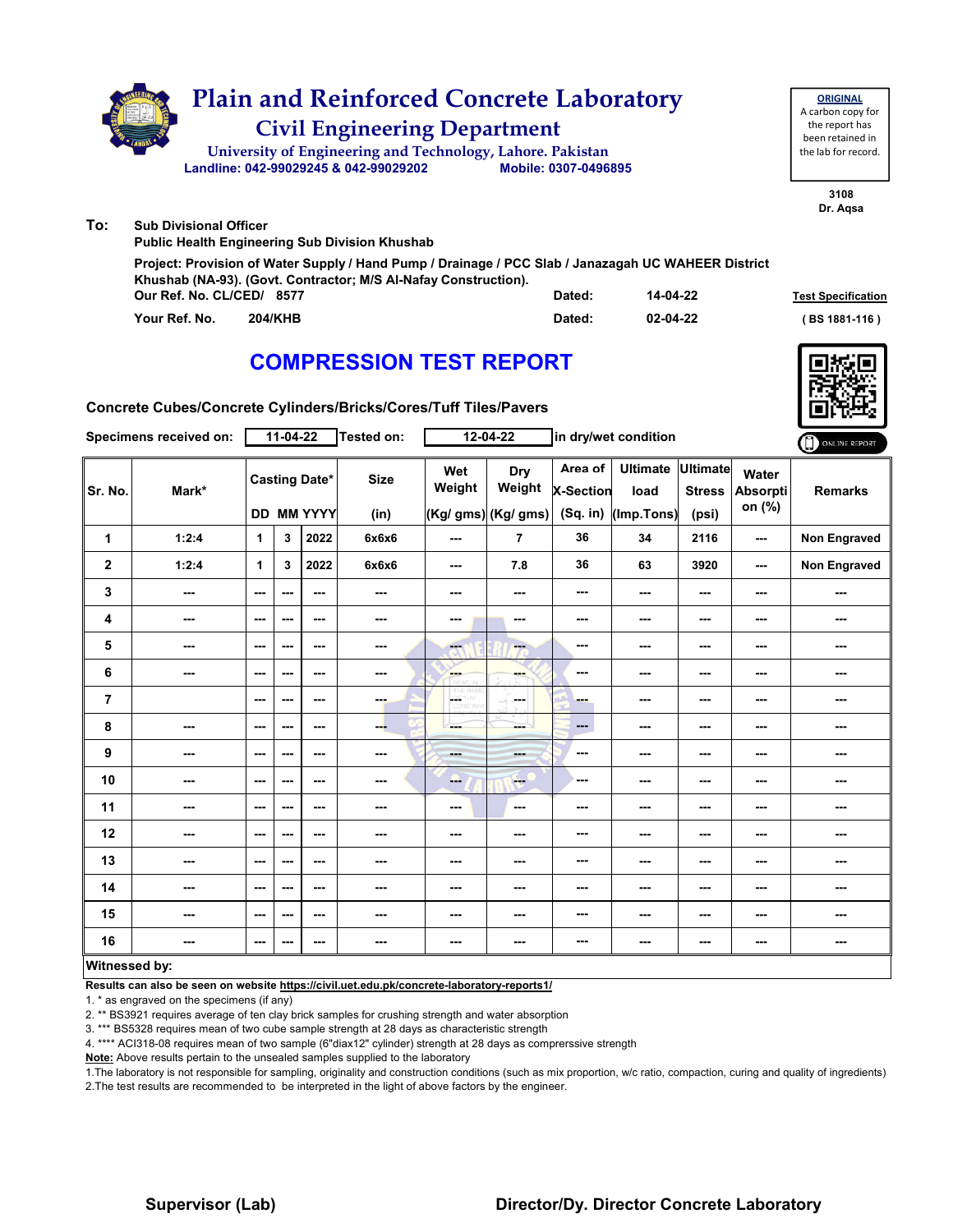|     | <b>Plain and Reinforced Concrete Laboratory</b><br><b>Civil Engineering Department</b><br>University of Engineering and Technology, Lahore. Pakistan<br>Landline: 042-99029245 & 042-99029202               | Mobile: 0307-0496895 |          | <b>ORIGINAL</b><br>A carbon copy for<br>the report has<br>been retained in<br>the lab for record. |
|-----|-------------------------------------------------------------------------------------------------------------------------------------------------------------------------------------------------------------|----------------------|----------|---------------------------------------------------------------------------------------------------|
| To: | <b>Sub Divisional Officer</b><br><b>Public Health Engineering Sub Division Khushab</b>                                                                                                                      |                      |          | 3108<br>Dr. Agsa                                                                                  |
|     | Project: Provision of Water Supply / Hand Pump / Drainage / PCC Slab / Janazagah UC KATHA SAGHRAL<br>District Khushab (NA-93). (Govt. Contractor; M/S Al-Maghfrah Associates).<br>Our Ref. No. CL/CED/ 8578 | Dated:               | 14-04-22 | <b>Test Specification</b>                                                                         |
|     | Your Ref. No.<br><b>203/KHB</b>                                                                                                                                                                             | Dated:               | 02-04-22 | BS 1881-116)                                                                                      |

**Concrete Cubes/Concrete Cylinders/Bricks/Cores/Tuff Tiles/Pavers**

|                | Specimens received on: |                        | $11-04-22$ |                                           | Tested on:          |                                                                                                           | $12 - 04 - 22$                              |                                         | in dry/wet condition                  |                                           |                                    | ONLINE REPORT       |
|----------------|------------------------|------------------------|------------|-------------------------------------------|---------------------|-----------------------------------------------------------------------------------------------------------|---------------------------------------------|-----------------------------------------|---------------------------------------|-------------------------------------------|------------------------------------|---------------------|
| Sr. No.        | Mark*                  |                        |            | <b>Casting Date*</b><br><b>DD MM YYYY</b> | <b>Size</b><br>(in) | Wet<br>Weight                                                                                             | <b>Dry</b><br>Weight<br>(Kg/ gms) (Kg/ gms) | Area of<br><b>X-Section</b><br>(Sq. in) | <b>Ultimate</b><br>load<br>(Imp.Tons) | <b>Ultimate</b><br><b>Stress</b><br>(psi) | Water<br><b>Absorpti</b><br>on (%) | <b>Remarks</b>      |
| 1              | 1:2:4                  | $\mathbf{1}$           | 3          | 2022                                      | 6x6x6               | $--$                                                                                                      | 7.8                                         | 36                                      | 83                                    | 5164                                      | ---                                | Non Engraved        |
| $\mathbf{2}$   | 1:2:4                  | 1                      | 3          | 2022                                      | 6x6x6               | ---                                                                                                       | 7.2                                         | 36                                      | 47                                    | 2924                                      | $- - -$                            | <b>Non Engraved</b> |
| 3              | ---                    | $\sim$ $\sim$          | ---        | $\sim$                                    | $\sim$              | ---                                                                                                       | ---                                         | ---                                     | ---                                   | $\cdots$                                  | ---                                | ---                 |
| 4              | ---                    | $\sim$ $\sim$          | ---        | $\sim$ $\sim$                             | $\sim$ $\sim$       | ---                                                                                                       | $\sim$                                      | ---                                     | $--$                                  | $--$                                      | ---                                | $\sim$              |
| 5              | ---                    | $\sim$ $\sim$          | ---        | $\sim$ $\sim$                             | $\sim$              | ---                                                                                                       | ---                                         | ---                                     | ---                                   | ---                                       | ---                                | ---                 |
| 6              | $\cdots$               | $\sim$ $\sim$          | ---        | $\qquad \qquad \cdots$                    | $\sim$              | <b>Bar</b><br><b>ARRAIT</b> MA                                                                            | ---                                         | ---                                     | ---                                   | ---                                       | ---                                | ---                 |
| $\overline{7}$ |                        | $\sim$ $\sim$          | ---        | $\sim$ $\sim$                             | ---                 | $\underbrace{\begin{pmatrix} \partial E \, \Pi \partial Y \\ \partial D \, \Pi \partial Y \end{pmatrix}}$ | المسترد                                     | ---                                     | ---                                   | ---                                       | ---                                | ---                 |
| 8              | ---                    | $\sim$                 | ---        | $\sim$ $\sim$                             | ---                 | ---                                                                                                       | ment i                                      | ---                                     | ---                                   | ---                                       | ---                                | ---                 |
| 9              | ---                    | $\sim$                 | ---        | $\sim$                                    | $\sim$ $\sim$       | ---                                                                                                       | ---                                         | ---                                     | ---                                   | ---                                       | ---                                | ---                 |
| 10             | ---                    | $- - -$                | ---        | $\sim$ $\sim$                             | $\sim$ $\sim$       | --                                                                                                        | ---                                         | ---                                     | ---                                   | ---                                       | ---                                | ---                 |
| 11             | ---                    | $\qquad \qquad \cdots$ | ---        | $\sim$ $\sim$                             | ---                 | ---                                                                                                       | ---                                         | ---                                     | ---                                   | ---                                       | ---                                | ---                 |
| 12             | $\sim$ $\sim$          | $\sim$ $\sim$          | ---        | $\sim$ $\sim$                             | ---                 | ---                                                                                                       | ---                                         | ---                                     | ---                                   | ---                                       | ---                                | ---                 |
| 13             | ---                    | ---                    | ---        | $- - -$                                   | ---                 | ---                                                                                                       | ---                                         | ---                                     | ---                                   | ---                                       | ---                                | ---                 |
| 14             | ---                    | $\sim$ $\sim$          | ---        | $\sim$ $\sim$                             | ---                 | ---                                                                                                       | ---                                         | ---                                     | ---                                   | ---                                       | ---                                | ---                 |
| 15             | ---                    | $\sim$ $\sim$          | ---        | $\sim$ $\sim$                             | ---                 | ---                                                                                                       | ---                                         | ---                                     | ---                                   | ---                                       | ---                                | ---                 |
| 16             | ---                    | $\sim$                 | ---        | $\sim$ $\sim$                             | $\sim$              | $--$                                                                                                      | ---                                         | ---                                     | ---                                   | $--$                                      | ---                                | ---                 |
| Witnessed by:  |                        |                        |            |                                           |                     |                                                                                                           |                                             |                                         |                                       |                                           |                                    |                     |

#### **Witnessed by:**

**Results can also be seen on website https://civil.uet.edu.pk/concrete-laboratory-reports1/**

1. \* as engraved on the specimens (if any)

2. \*\* BS3921 requires average of ten clay brick samples for crushing strength and water absorption

3. \*\*\* BS5328 requires mean of two cube sample strength at 28 days as characteristic strength

4. \*\*\*\* ACI318-08 requires mean of two sample (6"diax12" cylinder) strength at 28 days as comprerssive strength

**Note:** Above results pertain to the unsealed samples supplied to the laboratory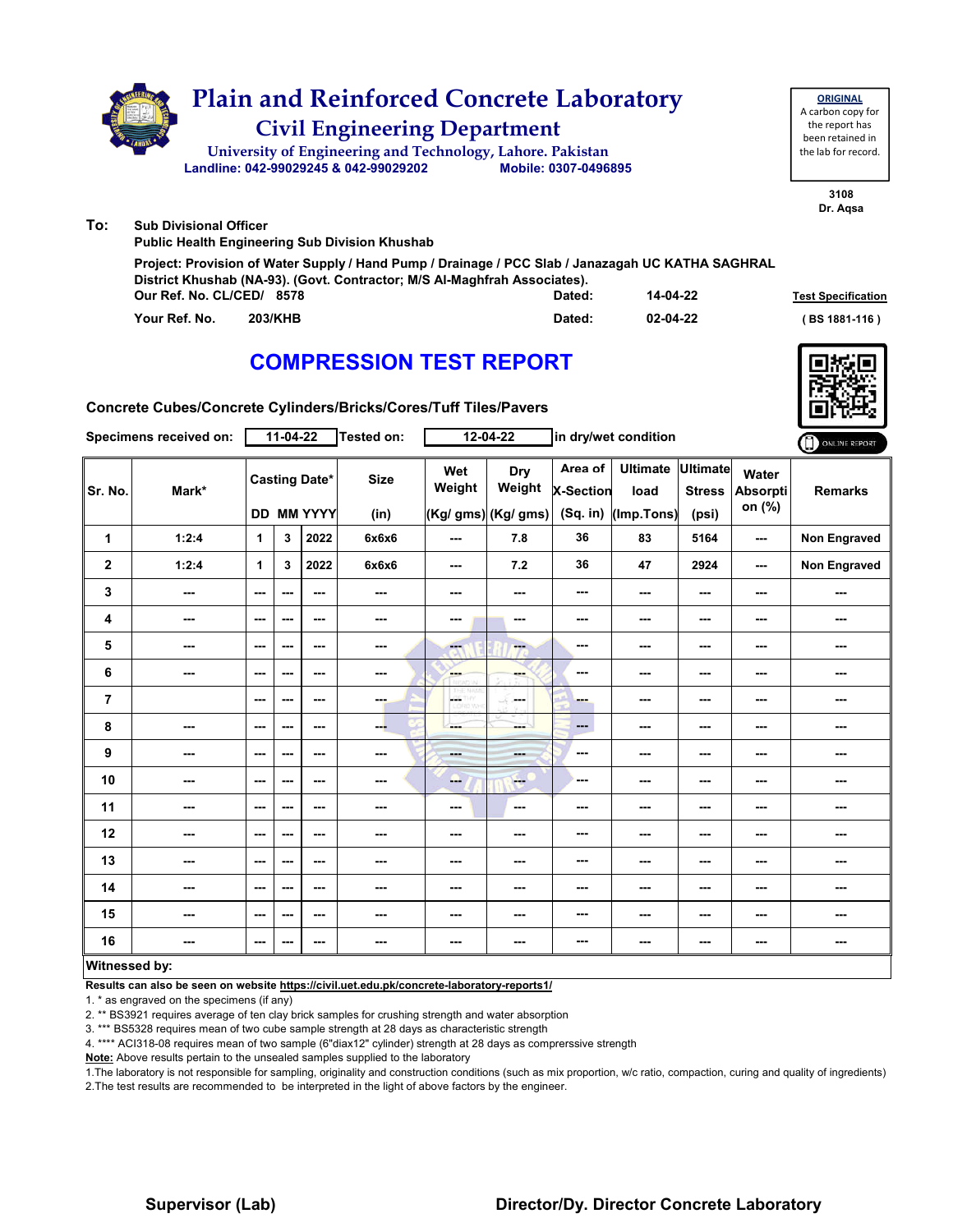|     | <b>Plain and Reinforced Concrete Laboratory</b><br><b>Civil Engineering Department</b><br>University of Engineering and Technology, Lahore. Pakistan<br>Landline: 042-99029245 & 042-99029202                                       | Mobile: 0307-0496895 |          | <b>ORIGINAL</b><br>A carbon copy for<br>the report has<br>been retained in<br>the lab for record. |
|-----|-------------------------------------------------------------------------------------------------------------------------------------------------------------------------------------------------------------------------------------|----------------------|----------|---------------------------------------------------------------------------------------------------|
| To: | <b>Sub Divisional Officer</b><br><b>Public Health Engineering Sub Division Khushab</b>                                                                                                                                              |                      |          | 3108<br>Dr. Agsa                                                                                  |
|     | Project: Provision of Filtration Plant, Water Supply, Drainage, Sewerage, Pavement of Street Shabbir<br>Colony, Ramzan Colony, Jauharabad District Khushab (NA-94). (Govt. Contractor; M/S Al-Maghfrah<br>Our Ref. No. CL/CED/ 8579 | Dated:               | 14-04-22 | <b>Test Specification</b>                                                                         |
|     | Your Ref. No.<br><b>213/KHB</b>                                                                                                                                                                                                     | Dated:               | 05-04-22 | BS 1881-116)                                                                                      |

**Concrete Cubes/Concrete Cylinders/Bricks/Cores/Tuff Tiles/Pavers**

|                | Specimens received on: |                          | $11-04-22$ |                                           | Tested on:          |                 | 12-04-22                                    |                                    | in dry/wet condition                  |                                           |                                    | ONLINE REPORT       |
|----------------|------------------------|--------------------------|------------|-------------------------------------------|---------------------|-----------------|---------------------------------------------|------------------------------------|---------------------------------------|-------------------------------------------|------------------------------------|---------------------|
| Sr. No.        | Mark*                  |                          |            | <b>Casting Date*</b><br><b>DD MM YYYY</b> | <b>Size</b><br>(in) | Wet<br>Weight   | <b>Dry</b><br>Weight<br>(Kg/ gms) (Kg/ gms) | Area of<br>X-Section<br>$(Sq.$ in) | <b>Ultimate</b><br>load<br>(Imp.Tons) | <b>Ultimate</b><br><b>Stress</b><br>(psi) | Water<br><b>Absorpti</b><br>on (%) | <b>Remarks</b>      |
| 1              | 1:2:4                  | $\overline{7}$           | 3          | 2022                                      | 6x6x6               | ---             | 8                                           | 36                                 | 94                                    | 5849                                      | ---                                | <b>Non Engraved</b> |
| $\mathbf 2$    | 1:2:4                  | $\overline{7}$           | 3          | 2022                                      | 6x6x6               | $--$            | 7.8                                         | 36                                 | 74                                    | 4604                                      | ---                                | Non Engraved        |
| 3              | $\sim$                 | $\sim$                   | ---        | $\sim$                                    | $\sim$              | ---             | ---                                         | ---                                | ---                                   | ---                                       | $\sim$                             | ---                 |
| 4              | ---                    | $\overline{\phantom{a}}$ | ---        | $\sim$ $\sim$                             | $\sim$ $\sim$       | ---             | $\sim$                                      | ---                                | ---                                   | ---                                       | ---                                | ---                 |
| 5              | ---                    | $\overline{\phantom{a}}$ | ---        | $\overline{\phantom{a}}$                  | ---                 | ---             | $-$                                         | ---                                | ---                                   | ---                                       | ---                                | ---                 |
| 6              | ---                    | $\cdots$                 | ---        | ---                                       | ---                 | ---<br>anari id | ---                                         | ---                                | ---                                   | ---                                       | ---                                | ---                 |
| $\overline{7}$ |                        | $-$                      | ---        | $\sim$ $\sim$                             | $-$                 | <b>OETHY</b>    | and a                                       | ---                                | ---                                   | ---                                       | ---                                | ---                 |
| 8              | ---                    | $\cdots$                 | ---        | ---                                       | ---                 | ---             | ment of                                     | $\qquad \qquad \cdots$             | ---                                   | ---                                       | ---                                | ---                 |
| 9              | ---                    | $\overline{\phantom{a}}$ | ---        | $\sim$                                    | $\sim$              | ---             | <b>AND</b>                                  | ---                                | ---                                   | ---                                       |                                    | ---                 |
| 10             | ---                    | $\sim$ $\sim$            | ---        | $\sim$ $\sim$                             | $\sim$ $\sim$       | --              | $-1$                                        | ---                                | ---                                   | $\overline{\phantom{a}}$                  | ---                                | ---                 |
| 11             | ---                    | $\sim$                   | ---        | $\overline{\phantom{a}}$                  | ---                 | ---             | $\sim$                                      | ---                                | ---                                   | ---                                       | ---                                | ---                 |
| 12             | $\sim$                 | $\sim$ $\sim$            | ---        | $\sim$ $\sim$                             | $\sim$              | ---             | ---                                         | ---                                | ---                                   | ---                                       | ---                                | ---                 |
| 13             | ---                    | $\overline{\phantom{a}}$ | ---        | $- - -$                                   | $\sim$              | ---             | ---                                         | ---                                | ---                                   | ---                                       | ---                                | ---                 |
| 14             | ---                    | $\overline{\phantom{a}}$ | ---        | $\overline{\phantom{a}}$                  | ---                 | ---             | ---                                         | ---                                | ---                                   | ---                                       | ---                                | ---                 |
| 15             | ---                    | $\cdots$                 | ---        | ---                                       | ---                 | ---             | ---                                         | ---                                | ---                                   | ---                                       | ---                                | ---                 |
| 16             | ---                    | $\sim$                   | ---        | $\sim$ $\sim$                             | $\sim$              | $--$            | $\sim$                                      | ---                                | ---                                   | ---                                       | ---                                | ---                 |
| Witnessed by:  |                        |                          |            |                                           |                     |                 |                                             |                                    |                                       |                                           |                                    |                     |

#### **Witnessed by:**

**Results can also be seen on website https://civil.uet.edu.pk/concrete-laboratory-reports1/**

1. \* as engraved on the specimens (if any)

2. \*\* BS3921 requires average of ten clay brick samples for crushing strength and water absorption

3. \*\*\* BS5328 requires mean of two cube sample strength at 28 days as characteristic strength

4. \*\*\*\* ACI318-08 requires mean of two sample (6"diax12" cylinder) strength at 28 days as comprerssive strength

**Note:** Above results pertain to the unsealed samples supplied to the laboratory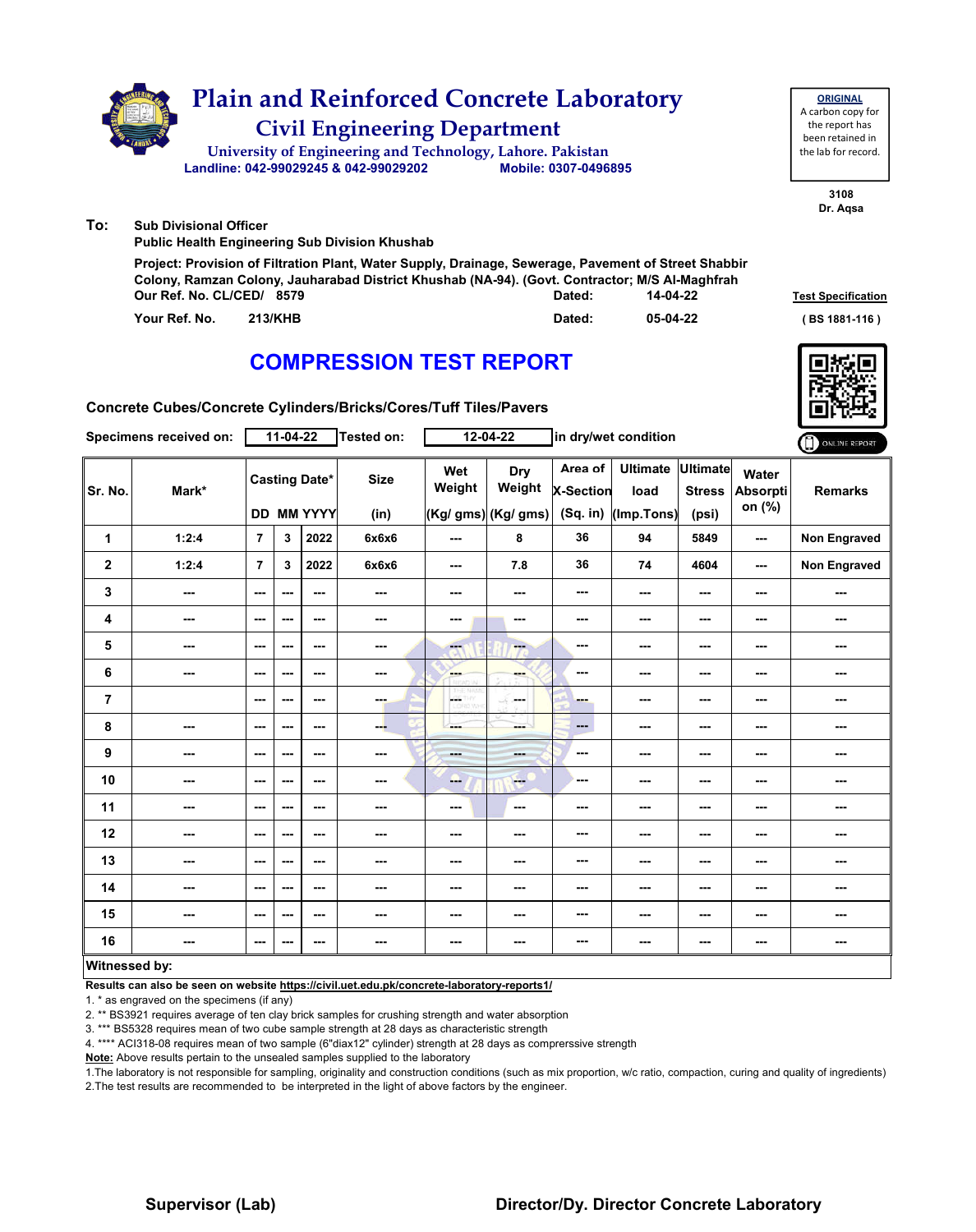|     | <b>Plain and Reinforced Concrete Laboratory</b><br><b>Civil Engineering Department</b><br>University of Engineering and Technology, Lahore. Pakistan<br>Landline: 042-99029245 & 042-99029202                       | Mobile: 0307-0496895 |          | <b>ORIGINAL</b><br>A carbon copy for<br>the report has<br>been retained in<br>the lab for record. |
|-----|---------------------------------------------------------------------------------------------------------------------------------------------------------------------------------------------------------------------|----------------------|----------|---------------------------------------------------------------------------------------------------|
| To: | <b>Sub Divisional Officer</b><br><b>Public Health Engineering Sub Division Khushab</b>                                                                                                                              |                      |          | 3108<br>Dr. Agsa                                                                                  |
|     | Project: Provision of Filtration Plant, Water Supply, Drainage, Pavement of Street Al-Awan Town<br>Jauharabad District Khushab (NA-94). (Govt. Contractor; M/S Al-Nafay Construction).<br>Our Ref. No. CL/CED/ 8580 | Dated:               | 14-04-22 | <b>Test Specification</b>                                                                         |
|     | Your Ref. No.<br>215/KHB                                                                                                                                                                                            | Dated:               | 05-04-22 | BS 1881-116)                                                                                      |

**Concrete Cubes/Concrete Cylinders/Bricks/Cores/Tuff Tiles/Pavers**

|                | Specimens received on:   |                          | $11-04-22$ |                                           | Tested on:          |               | 12-04-22                                    |                                  | in dry/wet condition                  |                                           |                                    | ONLINE REPORT       |
|----------------|--------------------------|--------------------------|------------|-------------------------------------------|---------------------|---------------|---------------------------------------------|----------------------------------|---------------------------------------|-------------------------------------------|------------------------------------|---------------------|
| Sr. No.        | Mark*                    |                          |            | <b>Casting Date*</b><br><b>DD MM YYYY</b> | <b>Size</b><br>(in) | Wet<br>Weight | <b>Dry</b><br>Weight<br>(Kg/ gms) (Kg/ gms) | Area of<br>X-Section<br>(Sq. in) | <b>Ultimate</b><br>load<br>(Imp.Tons) | <b>Ultimate</b><br><b>Stress</b><br>(psi) | Water<br><b>Absorpti</b><br>on (%) | <b>Remarks</b>      |
| 1              | 1:2:4                    | $\overline{\mathbf{4}}$  | 3          | 2022                                      | 6x6x6               | $\sim$ $\sim$ | 7.8                                         | 36                               | 66                                    | 4107                                      | ---                                | Non Engraved        |
| $\mathbf{2}$   | 1:2:4                    | 4                        | 3          | 2022                                      | 6x6x6               | ---           | 7.6                                         | 36                               | 72                                    | 4480                                      | ---                                | <b>Non Engraved</b> |
| 3              | ---                      | $\sim$ $\sim$            | ---        | $--$                                      | ---                 | ---           | ---                                         | ---                              | ---                                   | ---                                       | ---                                |                     |
| 4              | ---                      | $--$                     | ---        | $\sim$ $\sim$                             | $\sim$              | ---           | $\sim$                                      | ---                              | ---                                   | ---                                       | ---                                | ---                 |
| 5              | ---                      | $\sim$ $\sim$            | ---        | ---                                       | $\sim$              | ---           | ---                                         | ---                              | ---                                   | ---                                       | ---                                | ---                 |
| 6              | $\overline{\phantom{a}}$ | $\sim$ $\sim$            | ---        | $--$                                      | $\sim$              | <b>Barnet</b> | ---                                         | ---                              | ---                                   | $--$                                      | ---                                | ---                 |
| $\overline{7}$ |                          | ---                      | ---        | ---                                       | ---                 | LG.<br>W      | in ma                                       | ---                              | ---                                   | ---                                       | ---                                | ---                 |
| 8              | ---                      | $\sim$ $\sim$            | ---        | ---                                       | ---                 | ---           | <b>Service</b>                              | $---$                            | ---                                   | ---                                       | ---                                | ---                 |
| 9              | ---                      | $\sim$                   | ---        | $--$                                      | $\cdots$            | <b>Frida</b>  | ---                                         | ---                              | ---                                   | ---                                       | ---                                | ---                 |
| 10             | ---                      | $--$                     | ---        | $--$                                      | ---                 | --            | $\qquad \qquad -$                           | ---                              | ---                                   | ---                                       | ---                                | ---                 |
| 11             | ---                      | ---                      | ---        | ---                                       | ---                 | ---           | ---                                         | ---                              | ---                                   | ---                                       | ---                                | ---                 |
| 12             | $\sim$ $\sim$            | $\sim$ $\sim$            | ---        | ---                                       | ---                 | ---           | ---                                         | ---                              | ---                                   | ---                                       | ---                                | ---                 |
| 13             | ---                      | ---                      | ---        | ---                                       | ---                 | ---           | ---                                         | ---                              | ---                                   | ---                                       | ---                                | ---                 |
| 14             | ---                      | ---                      | ---        | $--$                                      | ---                 | ---           | ---                                         | ---                              | ---                                   | ---                                       | ---                                | ---                 |
| 15             | ---                      | $--$                     | ---        | ---                                       | ---                 | ---           | ---                                         | ---                              | ---                                   | ---                                       | ---                                | ---                 |
| 16             | ---                      | $\overline{\phantom{a}}$ | ---        | ---                                       | ---                 | ---           | ---                                         | ---                              | ---                                   | ---                                       | ---                                | ---                 |
| Witnessed hy   |                          |                          |            |                                           |                     |               |                                             |                                  |                                       |                                           |                                    |                     |

#### **Witnessed by:**

**Results can also be seen on website https://civil.uet.edu.pk/concrete-laboratory-reports1/**

1. \* as engraved on the specimens (if any)

2. \*\* BS3921 requires average of ten clay brick samples for crushing strength and water absorption

3. \*\*\* BS5328 requires mean of two cube sample strength at 28 days as characteristic strength

4. \*\*\*\* ACI318-08 requires mean of two sample (6"diax12" cylinder) strength at 28 days as comprerssive strength

**Note:** Above results pertain to the unsealed samples supplied to the laboratory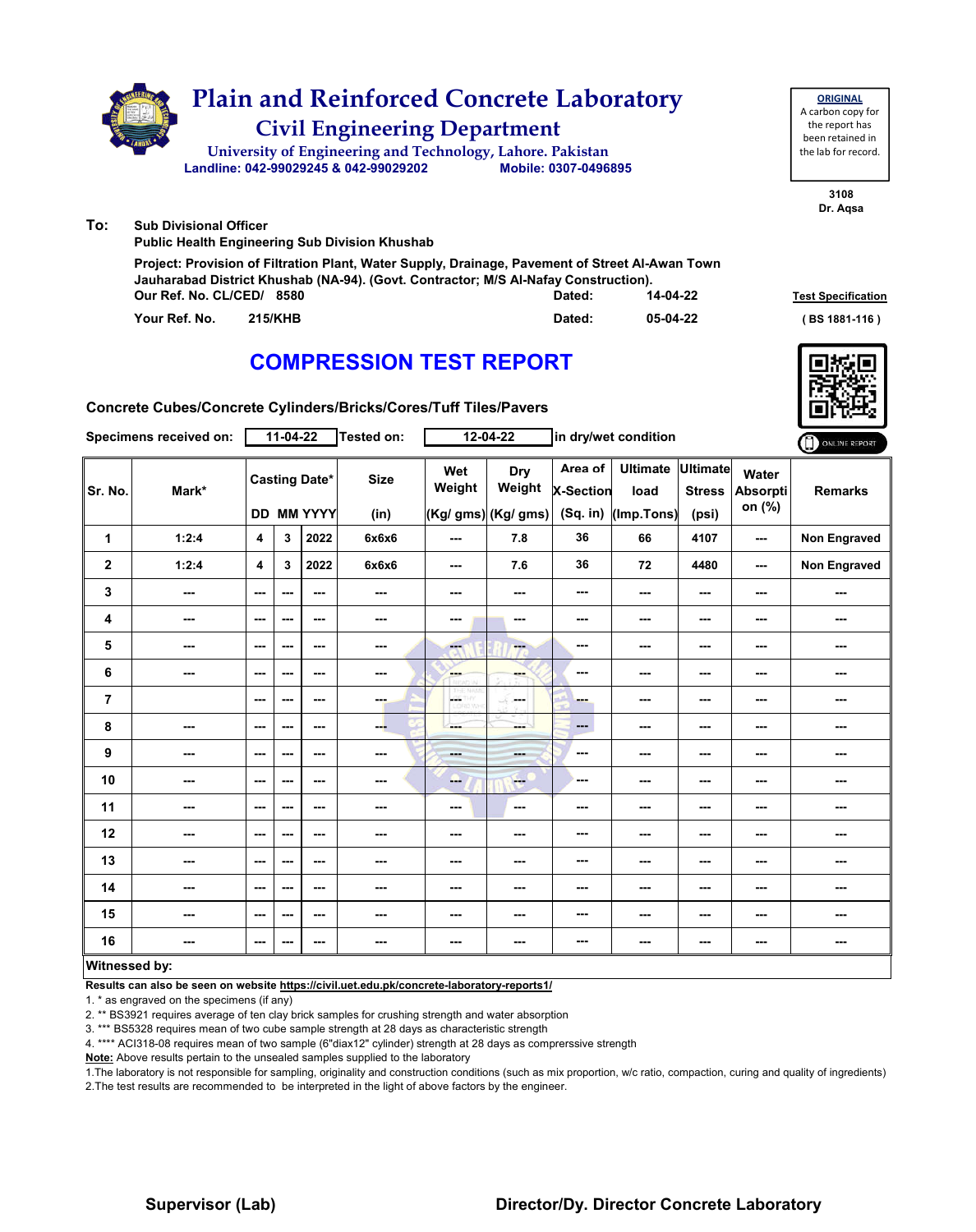|     | <b>Plain and Reinforced Concrete Laboratory</b><br><b>Civil Engineering Department</b><br>University of Engineering and Technology, Lahore. Pakistan<br>Landline: 042-99029245 & 042-99029202                         | Mobile: 0307-0496895 |          | <b>ORIGINAL</b><br>A carbon copy for<br>the report has<br>been retained in<br>the lab for record. |
|-----|-----------------------------------------------------------------------------------------------------------------------------------------------------------------------------------------------------------------------|----------------------|----------|---------------------------------------------------------------------------------------------------|
| To: | <b>Sub Divisional Officer</b><br><b>Public Health Engineering Sub Division Khushab</b>                                                                                                                                |                      |          | 3108<br>Dr. Agsa                                                                                  |
|     | Project: Provision of Filtration Plant, Water Supply, Drainage, Pavement of Street UC Hadali Urban and<br>Rural District Khushab (NA-94). (Govt. Contractor; M/S Al-Nafay Construction).<br>Our Ref. No. CL/CED/ 8581 | Dated:               | 14-04-22 | <b>Test Specification</b>                                                                         |
|     | Your Ref. No.<br><b>221/KHB</b>                                                                                                                                                                                       | Dated:               | 06-04-22 | BS 1881-116)                                                                                      |

**Concrete Cubes/Concrete Cylinders/Bricks/Cores/Tuff Tiles/Pavers**

|                | Specimens received on: |                          | $11-04-22$ |                                           | Tested on:               |                             | $12 - 04 - 22$                       |                                         | in dry/wet condition                  |                                           |                             | ONLINE REPORT       |
|----------------|------------------------|--------------------------|------------|-------------------------------------------|--------------------------|-----------------------------|--------------------------------------|-----------------------------------------|---------------------------------------|-------------------------------------------|-----------------------------|---------------------|
| Sr. No.        | Mark*                  |                          |            | <b>Casting Date*</b><br><b>DD MM YYYY</b> | <b>Size</b><br>(in)      | Wet<br>Weight               | Dry<br>Weight<br>(Kg/ gms) (Kg/ gms) | Area of<br><b>X-Section</b><br>(Sq. in) | <b>Ultimate</b><br>load<br>(Imp.Tons) | <b>Ultimate</b><br><b>Stress</b><br>(psi) | Water<br>Absorpti<br>on (%) | <b>Remarks</b>      |
| 1              | 1:2:4                  | $\overline{7}$           | 3          | 2022                                      | 6x6x6                    | $\sim$ $\sim$               | 7.2                                  | 36                                      | 46                                    | 2862                                      | ---                         | Non Engraved        |
| $\mathbf 2$    | 1:2:4                  | $\overline{7}$           | 3          | 2022                                      | 6x6x6                    | ---                         | 7.6                                  | 36                                      | 67                                    | 4169                                      | ---                         | <b>Non Engraved</b> |
| 3              | ---                    | $\sim$ $\sim$            | ---        | ---                                       | $\overline{a}$           | ---                         | ---                                  | ---                                     | ---                                   | $--$                                      | ---                         |                     |
| 4              | ---                    | ---                      | ---        | ---                                       | $\frac{1}{2}$            | ---                         | $\sim$                               | ---                                     | $\overline{\phantom{a}}$              | $--$                                      | ---                         | ---                 |
| 5              | ---                    | $--$                     | ---        | $\overline{\phantom{a}}$                  | ---                      | ---                         | ---                                  | ---                                     | ---                                   | ---                                       | ---                         | ---                 |
| 6              | $--$                   | $\sim$ $\sim$            | ---        | $--$                                      | ---                      | <b>AND</b><br><b>Arabis</b> | ---                                  | ---                                     | ---                                   | ---                                       | ---                         | ---                 |
| $\overline{7}$ |                        | $--$                     | ---        | ---                                       | ---                      | $\frac{105}{10000}$         | المسترد                              | ---                                     | ---                                   | ---                                       | ---                         | ---                 |
| 8              | ---                    | $\sim$ $\sim$            | ---        | $\overline{\phantom{a}}$                  | ---                      | ---                         | man i                                | ---                                     | ---                                   | ---                                       | ---                         | ---                 |
| 9              | ---                    | $\sim$ $\sim$            | ---        | ---                                       | ---                      | ---                         | ---                                  | ---                                     | ---                                   | ---                                       | ---                         | ---                 |
| 10             | ---                    | $- - -$                  | ---        | $- - -$                                   | ---                      | --                          | <b>ALL</b>                           | ---                                     | ---                                   | ---                                       | ---                         | ---                 |
| 11             | ---                    | ---                      | ---        | ---                                       | $\overline{\phantom{a}}$ | ---                         | ---                                  | ---                                     | ---                                   | ---                                       | ---                         | ---                 |
| 12             | $\sim$                 | $\sim$ $\sim$            | ---        | ---                                       | ---                      | ---                         | ---                                  | ---                                     | ---                                   | ---                                       | ---                         | ---                 |
| 13             | ---                    | ---                      | ---        | ---                                       | ---                      | ---                         | ---                                  | ---                                     | ---                                   | ---                                       | ---                         | ---                 |
| 14             | ---                    | $--$                     | ---        | $--$                                      | $\overline{\phantom{a}}$ | ---                         | ---                                  | ---                                     | ---                                   | ---                                       | ---                         | ---                 |
| 15             | ---                    | $\sim$ $\sim$            | ---        | ---                                       | ---                      | ---                         | ---                                  | ---                                     | ---                                   | ---                                       | ---                         | ---                 |
| 16             | ---                    | $\overline{\phantom{a}}$ | ---        | $\overline{\phantom{a}}$                  | $\cdots$                 | ---                         | ---                                  | ---                                     | ---                                   | $--$                                      | ---                         | ---                 |
| Witnessed by:  |                        |                          |            |                                           |                          |                             |                                      |                                         |                                       |                                           |                             |                     |

#### **Witnessed by:**

**Results can also be seen on website https://civil.uet.edu.pk/concrete-laboratory-reports1/**

1. \* as engraved on the specimens (if any)

2. \*\* BS3921 requires average of ten clay brick samples for crushing strength and water absorption

3. \*\*\* BS5328 requires mean of two cube sample strength at 28 days as characteristic strength

4. \*\*\*\* ACI318-08 requires mean of two sample (6"diax12" cylinder) strength at 28 days as comprerssive strength

**Note:** Above results pertain to the unsealed samples supplied to the laboratory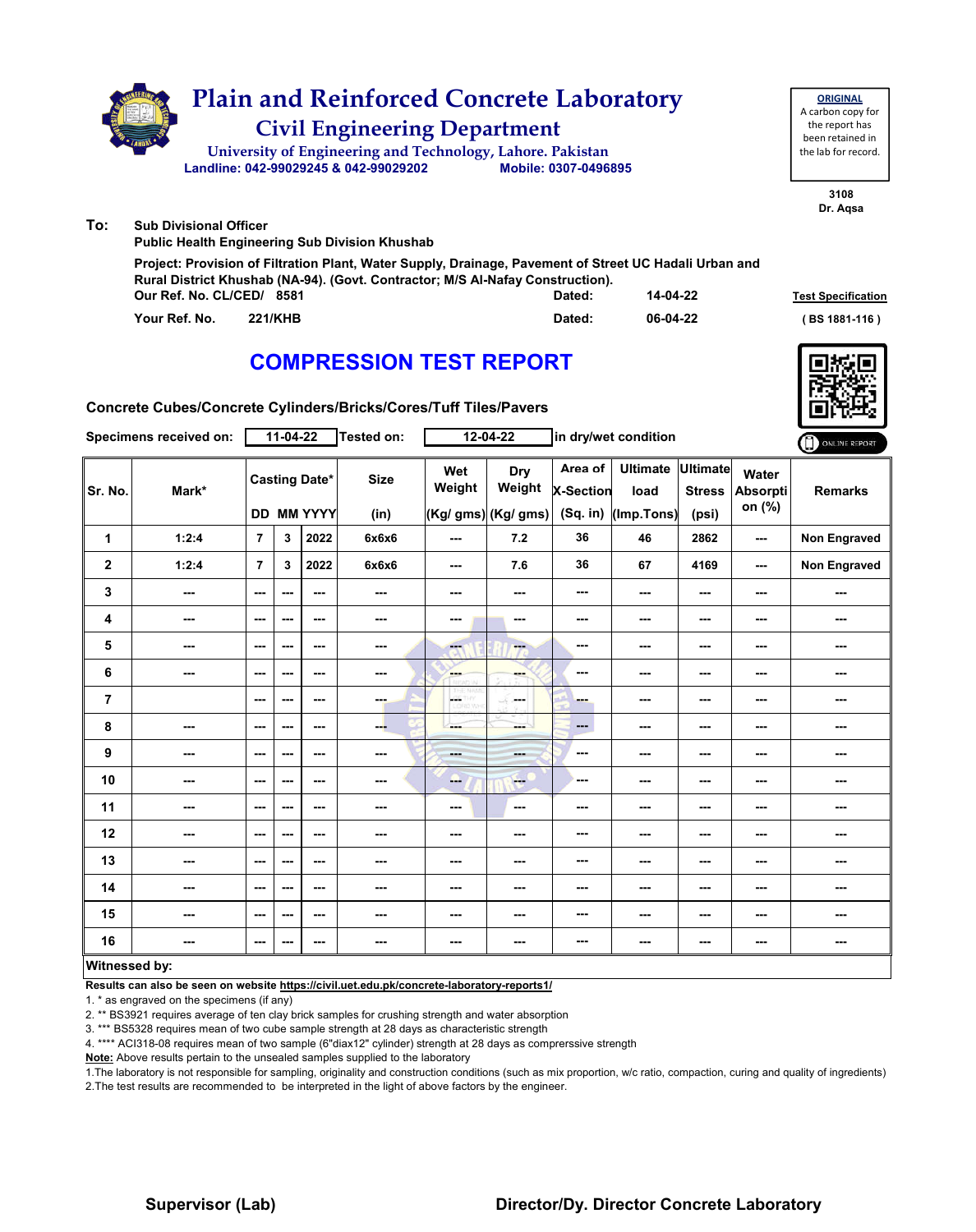|     | <b>Plain and Reinforced Concrete Laboratory</b><br><b>Civil Engineering Department</b><br>University of Engineering and Technology, Lahore. Pakistan<br>Landline: 042-99029245 & 042-99029202                | Mobile: 0307-0496895 |          | <b>ORIGINAL</b><br>A carbon copy for<br>the report has<br>been retained in<br>the lab for record. |
|-----|--------------------------------------------------------------------------------------------------------------------------------------------------------------------------------------------------------------|----------------------|----------|---------------------------------------------------------------------------------------------------|
| To: | <b>Sub Divisional Officer</b><br><b>Public Health Engineering Sub Division Khushab</b>                                                                                                                       |                      |          | 3108<br>Dr. Agsa                                                                                  |
|     | Project: Construction of Sewerage, Drainage, Sanitation and Water Supply Schemes in UC Waheer District<br>Khushab (PP-83). (Govt. Contractor; M/S Malik Muhammad Irshad Awan.).<br>Our Ref. No. CL/CED/ 8582 | Dated:               | 14-04-22 | <b>Test Specification</b>                                                                         |
|     | Your Ref. No.<br><b>163/A/KHB</b>                                                                                                                                                                            | Dated:               | 24-03-22 | BS 1881-116)                                                                                      |



**Concrete Cubes/Concrete Cylinders/Bricks/Cores/Tuff Tiles/Pavers**

|                  | Specimens received on:   |                          | $11-04-22$   |                                           | Tested on:          |                           | $12 - 04 - 22$                       |                                           | in dry/wet condition                  |                                           |                                    | ONLINE REPORT  |
|------------------|--------------------------|--------------------------|--------------|-------------------------------------------|---------------------|---------------------------|--------------------------------------|-------------------------------------------|---------------------------------------|-------------------------------------------|------------------------------------|----------------|
| Sr. No.          | Mark*                    |                          |              | <b>Casting Date*</b><br><b>DD MM YYYY</b> | <b>Size</b><br>(in) | Wet<br>Weight             | Dry<br>Weight<br>(Kg/ gms) (Kg/ gms) | Area of<br><b>X-Section</b><br>$(Sq.$ in) | <b>Ultimate</b><br>load<br>(Imp.Tons) | <b>Ultimate</b><br><b>Stress</b><br>(psi) | Water<br><b>Absorpti</b><br>on (%) | <b>Remarks</b> |
| 1                | 1:2:4                    | 24                       | $\mathbf{2}$ | 2022                                      | 6x6x6               | ---                       | 8.2                                  | 36                                        | 81                                    | 5040                                      | $\overline{a}$                     | Non Engraved   |
| $\boldsymbol{2}$ | 1:2:4                    | 24                       | $\mathbf{2}$ | 2022                                      | 6x6x6               | $--$                      | 8                                    | 36                                        | 91                                    | 5662                                      | $\sim$ $\sim$                      | Non Engraved   |
| 3                | $- - -$                  | $\sim$ $\sim$            | ---          | ---                                       | $\sim$              | ---                       | ---                                  | ---                                       | $- - -$                               | $\overline{\phantom{a}}$                  | $\sim$                             | ---            |
| 4                | ---                      | ---                      | ---          | ---                                       | ---                 | ---                       | ---                                  | ---                                       | ---                                   | ---                                       | $\overline{\phantom{a}}$           | ---            |
| 5                | $\overline{\phantom{a}}$ | $\sim$ $\sim$            | ---          | $--$                                      | ---                 | $\overline{\alpha}$       | m.                                   | ---                                       | ---                                   | $\overline{\phantom{a}}$                  | ---                                | ---            |
| 6                | ---                      | $--$                     | ---          | ---                                       | ---                 | <b>Albert</b>             | ---                                  | ---                                       | ---                                   | ---                                       | ---                                | ---            |
| $\overline{7}$   |                          | $\sim$ $\sim$            | ---          | ---                                       | ---                 | $\frac{100}{1000}$<br>HY. | in man                               | ---                                       | ---                                   | ---                                       | ---                                | ---            |
| 8                | $\overline{\phantom{a}}$ | $\sim$ $\sim$            | ---          | $--$                                      | ---                 |                           | ---                                  | ---                                       | $\overline{\phantom{a}}$              | $\overline{\phantom{a}}$                  | $\overline{\phantom{a}}$           | ---            |
| 9                | $\overline{\phantom{a}}$ | ---                      | ---          | ---                                       | ---                 | <b>House</b>              | ---                                  | ---                                       | $\overline{\phantom{a}}$              | ---                                       | ---                                | ---            |
| 10               | ---                      | $\sim$ $\sim$            | ---          | $--$                                      | ---                 | --                        | ---                                  | ---                                       | ---                                   | ---                                       | ---                                | ---            |
| 11               | $- - -$                  | $\sim$ $\sim$            | ---          | ---                                       | ---                 | $--$                      | $\sim$ $\sim$                        | ---                                       | ---                                   | $\overline{\phantom{a}}$                  | $\sim$                             | ---            |
| 12               | $\overline{\phantom{a}}$ | ---                      | ---          | ---                                       | ---                 | ---                       | ---                                  | ---                                       | ---                                   | ---                                       | ---                                | ---            |
| 13               | ---                      | $--$                     | ---          | ---                                       | ---                 | ---                       | ---                                  | ---                                       | ---                                   | ---                                       | $\overline{\phantom{a}}$           | ---            |
| 14               | ---                      | ---                      | ---          | ---                                       | ---                 | ---                       |                                      | ---                                       | ---                                   | ---                                       | ---                                | ---            |
| 15               | ---                      | $\sim$ $\sim$            | ---          | ---                                       | ---                 | ---                       | ---                                  | ---                                       | ---                                   | ---                                       | ---                                | ---            |
| 16               | ---                      | $\overline{\phantom{a}}$ | ---          | $\overline{\phantom{a}}$                  | ---                 | ---                       | ---                                  | ---                                       | $\overline{\phantom{a}}$              | ---                                       | ---                                | ---            |
| Witnessed by:    |                          |                          |              |                                           |                     |                           |                                      |                                           |                                       |                                           |                                    |                |

#### **Witnessed by:**

**Results can also be seen on website https://civil.uet.edu.pk/concrete-laboratory-reports1/**

1. \* as engraved on the specimens (if any)

2. \*\* BS3921 requires average of ten clay brick samples for crushing strength and water absorption

3. \*\*\* BS5328 requires mean of two cube sample strength at 28 days as characteristic strength

4. \*\*\*\* ACI318-08 requires mean of two sample (6"diax12" cylinder) strength at 28 days as comprerssive strength

**Note:** Above results pertain to the unsealed samples supplied to the laboratory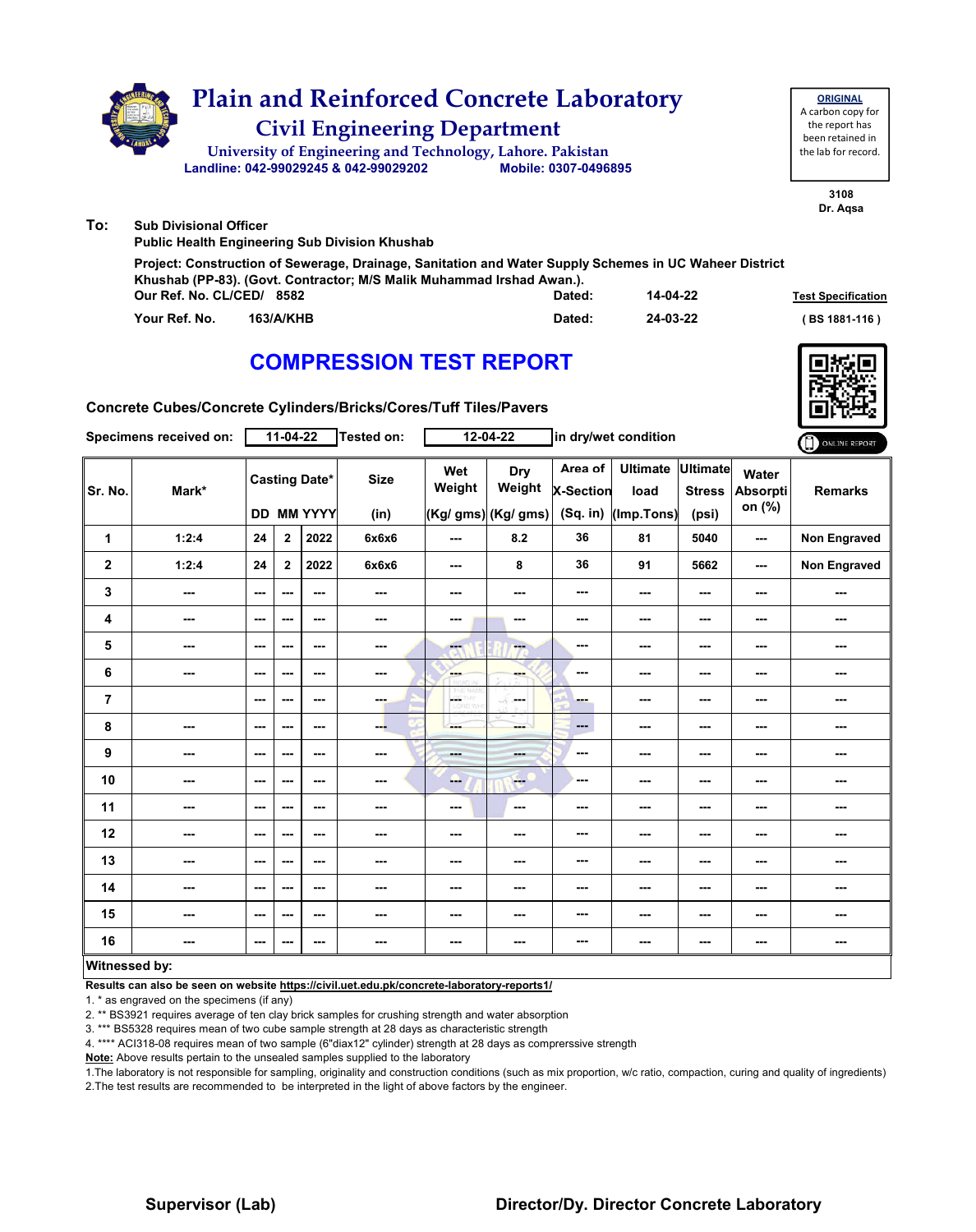

**ORIGINAL** A carbon copy for the report has been retained in the lab for record.

> **3042 Dr. Mazhar**

**To: Engr. Muhammad Waqas Younis Maintenance Engineer PU, Lahore**

**Project: Costruction of School of Economics at Q.A.C. University of the Punjab, Lahore.**

| Our Ref. No. CL/CED/ 8583 |                    | Dated: | 14-04-22 | <b>Test Specification</b> |
|---------------------------|--------------------|--------|----------|---------------------------|
| Your Ref. No.             | <b>D-752-ME-IV</b> | Dated: | 22-03-22 | <b>ASTM C39</b>           |

### **COMPRESSION TEST REPORT**

| Concrete Cubes/Concrete Cylinders/Bricks/Cores/Tuff Tiles/Pavers |  |
|------------------------------------------------------------------|--|
|------------------------------------------------------------------|--|

|                | Specimens received on: |     | 31-03-22                                  |      | <b>Tested on:</b>   |               | 13-04-22                             |                                           | in dry/wet condition                  |                                           |                                    | ONLINE REPORT   |
|----------------|------------------------|-----|-------------------------------------------|------|---------------------|---------------|--------------------------------------|-------------------------------------------|---------------------------------------|-------------------------------------------|------------------------------------|-----------------|
| Sr. No.        | Mark*                  |     | <b>Casting Date*</b><br><b>DD MM YYYY</b> |      | <b>Size</b><br>(in) | Wet<br>Weight | Dry<br>Weight<br>(Kg/ gms) (Kg/ gms) | Area of<br><b>X-Section</b><br>$(Sq.$ in) | <b>Ultimate</b><br>load<br>(Imp.Tons) | <b>Ultimate</b><br><b>Stress</b><br>(psi) | Water<br><b>Absorpti</b><br>on (%) | <b>Remarks</b>  |
| $\mathbf{1}$   | 1:1.5:3, Columns       | 12  | $\mathbf{2}$                              | 2022 | 6Diax12             | ---           | 13.4                                 | 28.28                                     | 90                                    | 7129                                      | ---                                | Engraved        |
| $\mathbf 2$    | 1:1.5:3, Columns       | 12  | $\mathbf{2}$                              | 2022 | 6Diax12             | ---           | 13.4                                 | 28.28                                     | 63                                    | 4990                                      | ---                                | <b>Engraved</b> |
| 3              | 1:1.5:3, Columns       | 12  | $\mathbf{2}$                              | 2022 | 6Diax12             | ---           | 13.2                                 | 28.28                                     | 96                                    | 7604                                      | ---                                | <b>Engraved</b> |
| 4              | 1:1.5:3, Columns       | 15  | $\mathbf{2}$                              | 2022 | 6Diax12             | ---           | 13.4                                 | 28.28                                     | 69                                    | 5465                                      | ---                                | <b>Engraved</b> |
| 5              | 1:1.5:3, Columns       | 15  | $\overline{2}$                            | 2022 | 6Diax12             | He i          | 14                                   | 28.28                                     | 65                                    | 5149                                      | ---                                | Engraved        |
| 6              | 1:1.5:3, Columns       | 15  | $\mathbf{2}$                              | 2022 | 6Diax12             | ---           | 13.6                                 | 28.28                                     | 83                                    | 6574                                      | ---                                | Engraved        |
| $\overline{7}$ | 1:1.5:3, Columns       | 18  | $\mathbf{2}$                              | 2022 | 6Diax12             | L.            | 13                                   | 28.28                                     | 53                                    | 4198                                      | ---                                | Engraved        |
| 8              | 1:1.5:3, Columns       | 18  | $\mathbf{2}$                              | 2022 | 6Diax12             | ---           | 13                                   | 28.28                                     | 81                                    | 6416                                      | ---                                | Engraved        |
| 9              | 1:1.5:3, Columns       | 18  | $\overline{2}$                            | 2022 | 6Diax12             | ---           | 13                                   | 28.28                                     | 69                                    | 5465                                      | ---                                | Engraved        |
| 10             |                        | --- | ---                                       | ---  | ---                 | ---           | $-$                                  | ---                                       | ---                                   | ---                                       |                                    | ---             |
| 11             | ---                    | --- | ---                                       | ---  | ---                 | ---           | $\sim$                               | ---                                       | ---                                   | ---                                       |                                    | ---             |
| 12             | ---                    | --- | ---                                       | ---  | ---                 | ---           | ---                                  | ---                                       | ---                                   | ---                                       | ---                                | ---             |
| 13             | ---                    | --- | ---                                       | ---  | ---                 | ---           | ---                                  | ---                                       | ---                                   | ---                                       |                                    |                 |
| 14             | ---                    | --- | ---                                       | ---  | ---                 | ---           | ---                                  | ---                                       | ---                                   | ---                                       | ---                                | ---             |
| 15             | ---                    | --- | ---                                       | ---  | ---                 | ---           | ---                                  | ---                                       | ---                                   | ---                                       | ---                                | ---             |
| 16             | ---                    | --- | ---                                       | ---  | ---                 | ---           | ---                                  | ---                                       | ---                                   | ---                                       | ---                                | ---             |
| Witnessed by:  |                        |     |                                           |      |                     |               |                                      |                                           |                                       |                                           |                                    |                 |

### **Witnessed by:**

**Results can also be seen on website https://civil.uet.edu.pk/concrete-laboratory-reports1/**

1. \* as engraved on the specimens (if any)

2. \*\* BS3921 requires average of ten clay brick samples for crushing strength and water absorption

3. \*\*\* BS5328 requires mean of two cube sample strength at 28 days as characteristic strength

4. \*\*\*\* ACI318-08 requires mean of two sample (6"diax12" cylinder) strength at 28 days as comprerssive strength

**Note:** Above results pertain to the unsealed samples supplied to the laboratory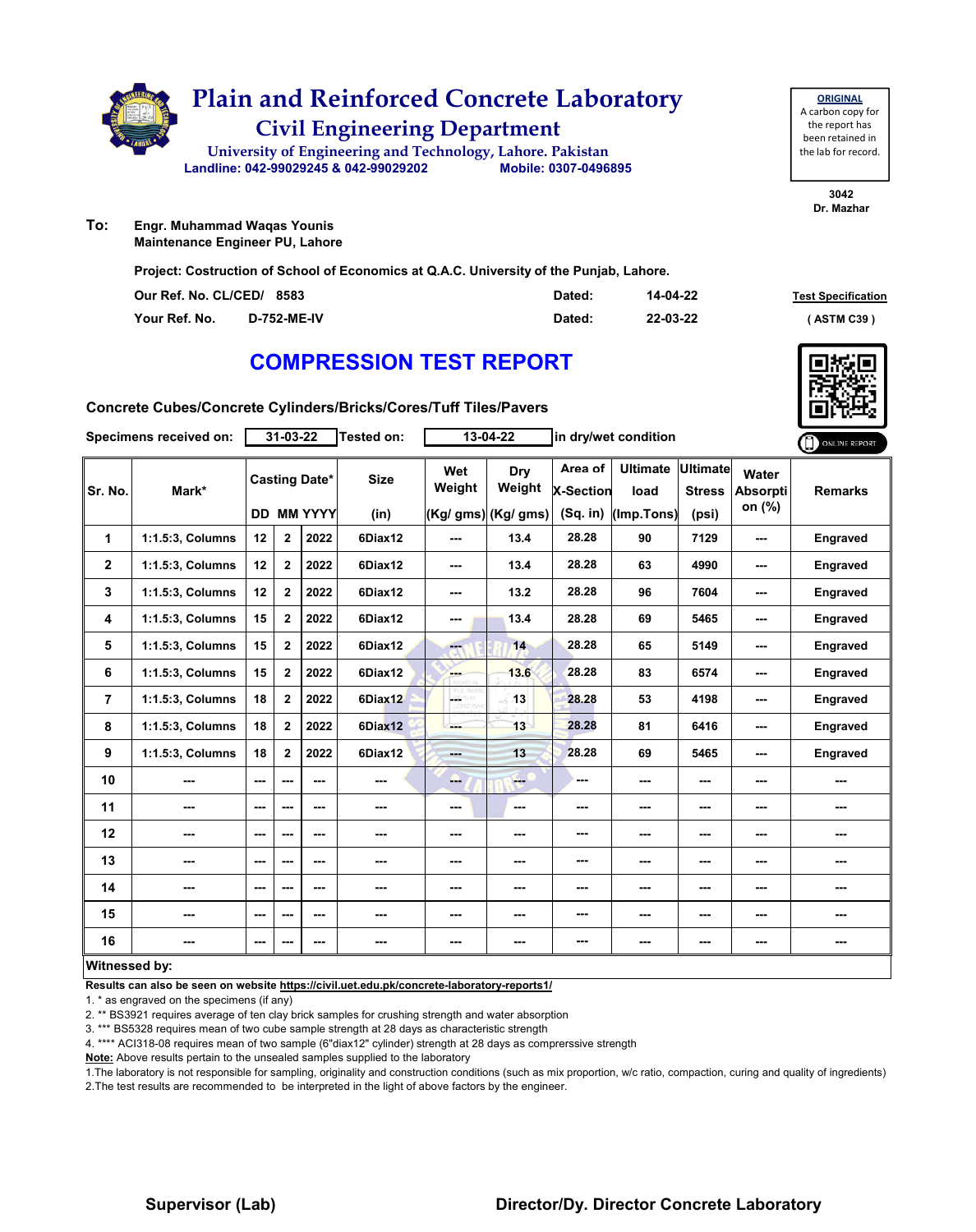

**Usman Ibrahim Construction**

**Project: AL-Fatah E-Mall Main Boulevard Gulberg, Lahore.**

| Our Ref. No. CL/CED/ 8584 | Dated: | 14-04-22 | <b>Test Specification</b> |
|---------------------------|--------|----------|---------------------------|
| Your Ref. No.<br>Nil      | Dated: | 04-04-22 | (ASTM C39)                |

### **COMPRESSION TEST REPORT**

**Concrete Cubes/Concrete Cylinders/Bricks/Cores/Tuff Tiles/Pavers**

|                      | Specimens received on: |                          | $04 - 04 - 22$                            |         | Tested on:               |               | 13-04-22                             |                                           | in dry/wet condition                  |                                           | ONLINE REPORT                      |                     |
|----------------------|------------------------|--------------------------|-------------------------------------------|---------|--------------------------|---------------|--------------------------------------|-------------------------------------------|---------------------------------------|-------------------------------------------|------------------------------------|---------------------|
| Sr. No.              | Mark*                  |                          | <b>Casting Date*</b><br><b>DD MM YYYY</b> |         | <b>Size</b><br>(in)      | Wet<br>Weight | Dry<br>Weight<br>(Kg/ gms) (Kg/ gms) | Area of<br><b>X-Section</b><br>$(Sq.$ in) | <b>Ultimate</b><br>load<br>(Imp.Tons) | <b>Ultimate</b><br><b>Stress</b><br>(psi) | Water<br><b>Absorpti</b><br>on (%) | <b>Remarks</b>      |
| 1                    | $\sim$                 | 22                       | 3                                         | 2022    | 6Diax12                  | ---           | 12.4                                 | 28.28                                     | 55                                    | 4356                                      | ---                                | Non Engraved        |
| $\mathbf 2$          | --                     | 22                       | 3                                         | 2022    | 6Diax12                  | ---           | 12.8                                 | 28.28                                     | 67                                    | 5307                                      | ---                                | <b>Non Engraved</b> |
| 3                    | $\sim$                 | 22                       | 3                                         | 2022    | 6Diax12                  | ---           | 13.4                                 | 28.28                                     | 71                                    | 5624                                      | ---                                | <b>Non Engraved</b> |
| 4                    | ---                    | $\sim$                   | ---                                       | $- - -$ | $\sim$ $\sim$            | ---           | $\sim$                               | ---                                       | ---                                   | $--$                                      | ---                                | ---                 |
| 5                    | $\sim$ $\sim$          | $\sim$ $\sim$            | ---                                       | ---     | $- - -$                  | ---           | ---                                  | ---                                       | ---                                   | ---                                       | ---                                | ---                 |
| 6                    | ---                    | $\overline{\phantom{a}}$ | ---                                       | ---     | ---                      | ---           | ---                                  | ---                                       | ---                                   | ---                                       | ---                                | ---                 |
| $\overline{7}$       |                        | $\sim$                   | ---                                       | $--$    | ---                      | LGST          | in med                               | ---                                       | ---                                   | ---                                       | ---                                | ---                 |
| 8                    | ---                    | $\sim$ $\sim$            | ---                                       | $--$    | ---                      | ---           | ---                                  | ---                                       | ---                                   | $--$                                      | ---                                | ---                 |
| 9                    | ---                    | $\sim$ $\sim$            | ---                                       | ---     | $\sim$                   | <b>Bank</b>   | ---                                  | ---                                       | ---                                   | ---                                       | ---                                | ---                 |
| 10                   | ---                    | $\overline{\phantom{a}}$ | ---                                       | ---     | ---                      | ---           | <b>Fee</b>                           | ---                                       | ---                                   | ---                                       | ---                                | ---                 |
| 11                   | ---                    | $\sim$                   | ---                                       | ---     | ---                      | ---           | $\sim$                               | ---                                       | ---                                   | ---                                       | ---                                | ---                 |
| 12                   | ---                    | $\sim$ $\sim$            | ---                                       | ---     | ---                      | ---           | ---                                  | ---                                       | ---                                   | ---                                       | ---                                | ---                 |
| 13                   | ---                    | $\sim$ $\sim$            | ---                                       | ---     | ---                      | ---           | ---                                  | ---                                       | ---                                   | ---                                       | ---                                | ---                 |
| 14                   | ---                    | $\sim$                   | ---                                       | ---     | ---                      | ---           | ---                                  | ---                                       | ---                                   | ---                                       | ---                                | ---                 |
| 15                   | ---                    | $\sim$ $\sim$            | ---                                       | $--$    | $\overline{\phantom{a}}$ | ---           | ---                                  | ---                                       | ---                                   | ---                                       | ---                                | ---                 |
| 16                   | ---                    | ---                      | ---                                       | ---     | ---                      | ---           | ---                                  | ---                                       | ---                                   | ---                                       | ---                                | ---                 |
| <b>Witnessed by:</b> |                        |                          |                                           |         |                          |               |                                      |                                           |                                       |                                           |                                    |                     |

#### **Witnessed by:**

**Results can also be seen on website https://civil.uet.edu.pk/concrete-laboratory-reports1/**

1. \* as engraved on the specimens (if any)

2. \*\* BS3921 requires average of ten clay brick samples for crushing strength and water absorption

3. \*\*\* BS5328 requires mean of two cube sample strength at 28 days as characteristic strength

4. \*\*\*\* ACI318-08 requires mean of two sample (6"diax12" cylinder) strength at 28 days as comprerssive strength

**Note:** Above results pertain to the unsealed samples supplied to the laboratory

1.The laboratory is not responsible for sampling, originality and construction conditions (such as mix proportion, w/c ratio, compaction, curing and quality of ingredients) 2.The test results are recommended to be interpreted in the light of above factors by the engineer.

### **Supervisor (Lab) Director/Dy. Director Concrete Laboratory**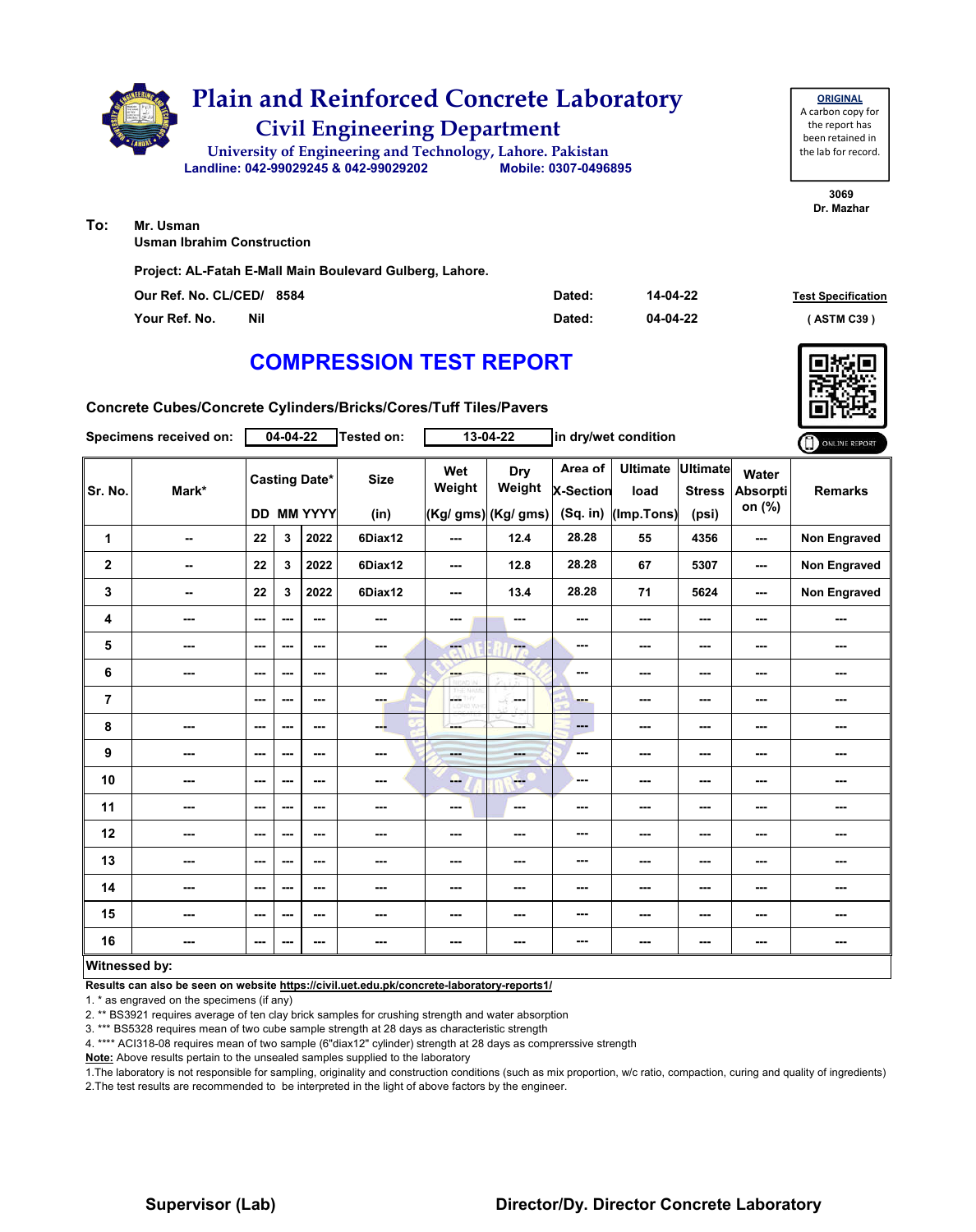

| <b>ORIGINAL</b>     |
|---------------------|
| A carbon copy for   |
| the report has      |
| been retained in    |
| the lab for record. |
|                     |

**3105 Dr. Mazhar**

**To: Mr. Nasir Nadeem, Head of Department Design and Construction Department-HO City Schools (Pvt) Ltd.**

| Project: Bahria Campus Lahore Phase-II. |                     |        |          |                           |  |  |  |  |  |  |
|-----------------------------------------|---------------------|--------|----------|---------------------------|--|--|--|--|--|--|
| Our Ref. No. CL/CED/ 8585               |                     | Dated: | 14-04-22 | <b>Test Specification</b> |  |  |  |  |  |  |
| Your Ref. No.                           | TCS/D&C/HO/001/2023 | Dated: | 07-04-22 | (ASTM C39)                |  |  |  |  |  |  |

# **COMPRESSION TEST REPORT**



**Concrete Cubes/Concrete Cylinders/Bricks/Cores/Tuff Tiles/Pavers**

|                | Specimens received on:        |                | 11-04-22                                  |         | Tested on:          |                        | 13-04-22                             |                                         | in dry/wet condition                  |                                           |                                    | ONLINE REPORT  |
|----------------|-------------------------------|----------------|-------------------------------------------|---------|---------------------|------------------------|--------------------------------------|-----------------------------------------|---------------------------------------|-------------------------------------------|------------------------------------|----------------|
| Sr. No.        | Mark*                         |                | <b>Casting Date*</b><br><b>DD MM YYYY</b> |         | <b>Size</b><br>(in) | Wet<br>Weight          | Dry<br>Weight<br>(Kg/ gms) (Kg/ gms) | Area of<br><b>X-Section</b><br>(Sq. in) | <b>Ultimate</b><br>load<br>(Imp.Tons) | <b>Ultimate</b><br><b>Stress</b><br>(psi) | Water<br><b>Absorpti</b><br>on (%) | <b>Remarks</b> |
|                | <b>RCC Footing</b>            |                |                                           |         |                     |                        |                                      |                                         |                                       |                                           |                                    |                |
| 1              | (1:2:4)                       | $\overline{7}$ | 3                                         | 2022    | 6Diax12             | ---                    | 13                                   | 28.28                                   | 51                                    | 4040                                      | ---                                | Engraved       |
| $\mathbf 2$    | <b>RCC Footing</b><br>(1:2:4) | $\overline{7}$ | 3                                         | 2022    | 6Diax12             | ---                    | 13                                   | 28.28                                   | 41                                    | 3248                                      | ---                                | Engraved       |
| 3              | <b>RCC Footing</b><br>(1:2:4) | $\overline{7}$ | 3                                         | 2022    | 6Diax12             | ---                    | 13                                   | 28.28                                   | 49                                    | 3881                                      | ---                                | Engraved       |
| 4              | ---                           | ---            | ---                                       | ---     | $\frac{1}{2}$       | ---                    | $\sim$                               | ---                                     | ---                                   | $--$                                      | ---                                | ---            |
| 5              | ---                           | ---            | ---                                       | $- - -$ | $\frac{1}{2}$       | ---                    | ---                                  | ---                                     | ---                                   | ---                                       | ---                                | ---            |
| 6              | ---                           | ---            | ---                                       | ---     | $\cdots$            | <b>Albert</b><br>karan |                                      | ---                                     | ---                                   | $--$                                      | ---                                | ---            |
| $\overline{7}$ |                               | $- - -$        | ---                                       | $- - -$ | <b>SHOP</b>         | LGS.<br>w              | <b>Security</b>                      | ---                                     | ---                                   | ---                                       | ---                                | ---            |
| 8              | ---                           | $--$           | ---                                       | $--$    | --                  | ---                    | ---                                  | ---                                     | ---                                   | $--$                                      | ---                                | ---            |
| 9              | ---                           | $\sim$ $\sim$  | ---                                       | $- - -$ | ---                 | <b>STAR</b>            | ---                                  | ---                                     | ---                                   | ---                                       | ---                                | ---            |
| 10             | $\overline{\phantom{a}}$      | $\sim$ $\sim$  | ---                                       | $--$    | ---                 | ---                    | $\qquad \qquad -$                    | ---                                     | ---                                   | $--$                                      | ---                                | ---            |
| 11             | ---                           | $--$           | ---                                       | ---     | ---                 | ---                    | $\sim$                               | ---                                     | ---                                   | ---                                       | ---                                | ---            |
| 12             | ---                           | $--$           | ---                                       | ---     | ---                 | ---                    |                                      | ---                                     | ---                                   | ---                                       | ---                                | ---            |
| 13             | ---                           | $--$           | ---                                       | ---     | ---                 | ---                    |                                      | ---                                     | ---                                   | ---                                       | ---                                | ---            |
| 14             | ---                           | $\sim$ $\sim$  | ---                                       | $--$    | ---                 | ---                    |                                      | ---                                     | ---                                   | ---                                       | ---                                | ---            |
| 15             | ---                           | $--$           | ---                                       | ---     | ---                 | ---                    | ---                                  | ---                                     | ---                                   | ---                                       | ---                                | ---            |
| 16             | ---                           | ---            | ---                                       | ---     | ---                 | ---                    | ---                                  | ---                                     | ---                                   | ---                                       | ---                                | ---            |
| Witnessed by:  |                               |                |                                           |         |                     |                        |                                      |                                         |                                       |                                           |                                    |                |

### **Witnessed by:**

**Results can also be seen on website https://civil.uet.edu.pk/concrete-laboratory-reports1/**

1. \* as engraved on the specimens (if any)

2. \*\* BS3921 requires average of ten clay brick samples for crushing strength and water absorption

3. \*\*\* BS5328 requires mean of two cube sample strength at 28 days as characteristic strength

4. \*\*\*\* ACI318-08 requires mean of two sample (6"diax12" cylinder) strength at 28 days as comprerssive strength

**Note:** Above results pertain to the unsealed samples supplied to the laboratory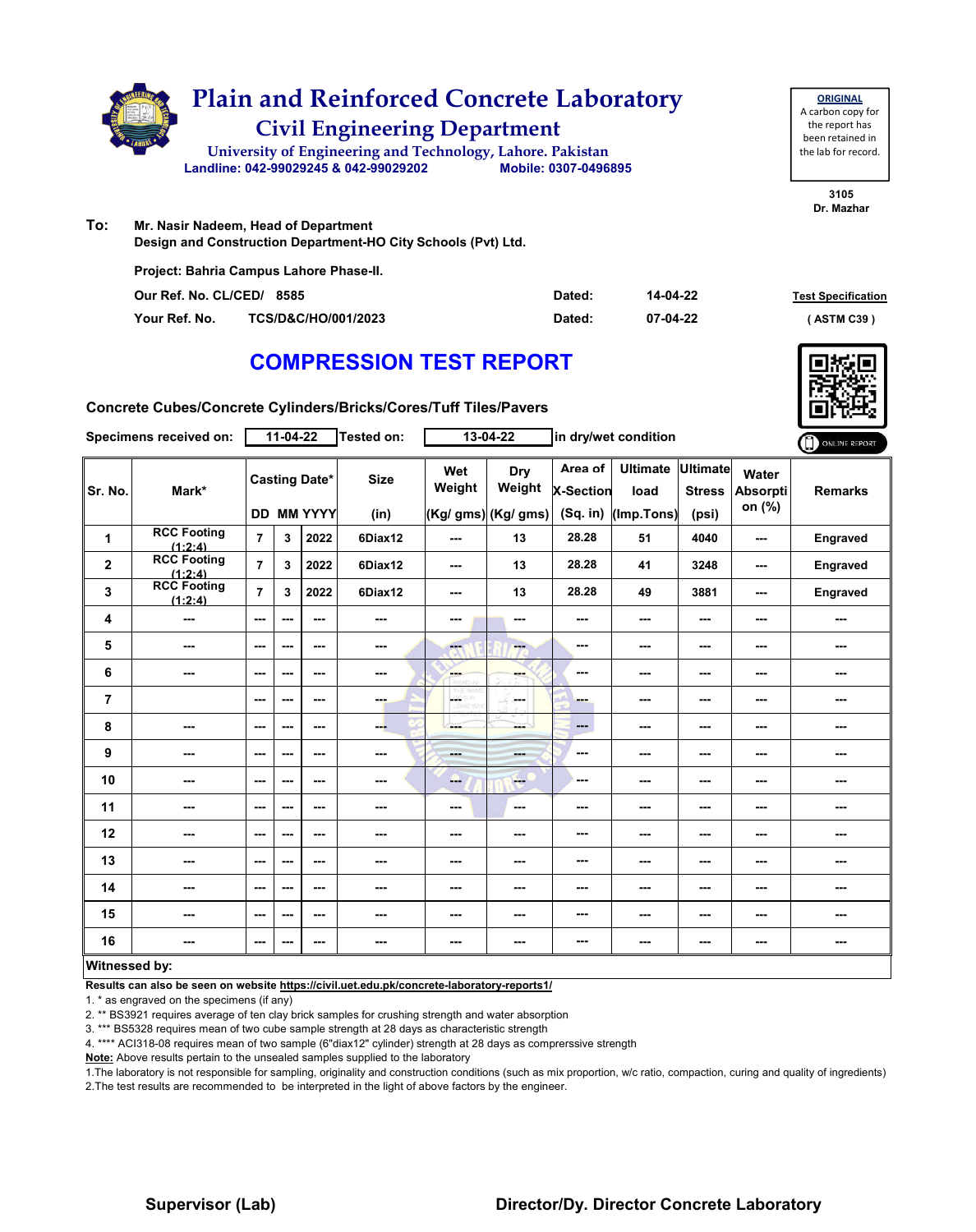

**To: Mr. M. K. Jamil, Principal Architect & CEO Design Simulation Architects & Interior Designers**

**Project: Allied Bank Building Daiwal Branch.**

| Our Ref. No. CL/CED/ 8586 | Dated: | 14-04-22 | <b>Test Specificati</b> |
|---------------------------|--------|----------|-------------------------|
| Your Ref. No.<br>Nil      | Dated: | 22-03-22 | (ASTM C39 )             |

# **COMPRESSION TEST REPORT**

**Concrete Cubes/Concrete Cylinders/Bricks/Cores/Tuff Tiles/Pavers**

|                      | Specimens received on: |      | 24-03-22                |                                           | Tested on:          |                             | 13-04-22                             |                                         | in dry/wet condition                  |                                           |                             | ONLINE REPORT       |
|----------------------|------------------------|------|-------------------------|-------------------------------------------|---------------------|-----------------------------|--------------------------------------|-----------------------------------------|---------------------------------------|-------------------------------------------|-----------------------------|---------------------|
| Sr. No.              | Mark*                  |      |                         | <b>Casting Date*</b><br><b>DD MM YYYY</b> | <b>Size</b><br>(in) | Wet<br>Weight               | Dry<br>Weight<br>(Kg/ gms) (Kg/ gms) | Area of<br><b>X-Section</b><br>(Sq. in) | <b>Ultimate</b><br>load<br>(Imp.Tons) | <b>Ultimate</b><br><b>Stress</b><br>(psi) | Water<br>Absorpti<br>on (%) | <b>Remarks</b>      |
| 1                    | <b>G.F. Columns</b>    | 12   | 4                       | 2021                                      | 6Diax12             | ---                         | 13.2                                 | 28.28                                   | 37                                    | 2931                                      | ---                         | Non Engraved        |
| $\mathbf{2}$         | <b>G.F. Columns</b>    | 12   | $\overline{\mathbf{4}}$ | 2021                                      | 6Diax12             | $--$                        | 12.8                                 | 28.28                                   | 43                                    | 3406                                      | ---                         | Non Engraved        |
| 3                    | G.F. Slab              | 10   | 5                       | 2021                                      | 6Diax12             | ---                         | 13                                   | 28.28                                   | 59                                    | 4673                                      | ---                         | Non Engraved        |
| 4                    | G.F. Slab              | 10   | 5                       | 2021                                      | 6Diax12             | ---                         | 13                                   | 28.28                                   | 63                                    | 4990                                      | ---                         | <b>Non Engraved</b> |
| 5                    | ---                    | ---  | ---                     | ---                                       | ---                 | ---                         | ---                                  | ---                                     | ---                                   | ---                                       | ---                         | ---                 |
| 6                    | ---                    | $--$ | ---                     | ---                                       | ---                 | <b>Albert</b>               | ---                                  | ---                                     | ---                                   | $--$                                      | ---                         | ---                 |
| $\overline{7}$       |                        | ---  | ---                     | ---                                       | ---                 | m.<br>HY<br><b>CORD WHO</b> | a Su<br>in ma                        | ---                                     | ---                                   | ---                                       | ---                         | ---                 |
| 8                    | ---                    | ---  | ---                     | ---                                       | ---                 |                             | ---                                  | ---                                     | ---                                   | $--$                                      | ---                         | ---                 |
| $\boldsymbol{9}$     | ---                    | ---  | ---                     | ---                                       | ---                 | <b>House</b>                | ---                                  | ---                                     | ---                                   | $--$                                      | ---                         | ---                 |
| 10                   | ---                    | ---  | ---                     | ---                                       | ---                 | --                          | <b>Here</b>                          | ---                                     | ---                                   | ---                                       | ---                         | ---                 |
| 11                   | ---                    | ---  | ---                     | ---                                       | ---                 | ---                         | $\sim$ $\sim$                        | ---                                     | ---                                   | ---                                       | ---                         | ---                 |
| 12                   | ---                    | $--$ | ---                     | ---                                       | ---                 | ---                         | ---                                  | ---                                     | ---                                   | ---                                       | ---                         | ---                 |
| 13                   | ---                    | ---  | ---                     | ---                                       | ---                 | ---                         | ---                                  | ---                                     | ---                                   | $--$                                      | ---                         | ---                 |
| 14                   | ---                    | ---  | ---                     | ---                                       | ---                 | ---                         | ---                                  | ---                                     | ---                                   | ---                                       | ---                         | ---                 |
| 15                   | ---                    | ---  | ---                     | ---                                       | ---                 | ---                         | ---                                  | ---                                     | ---                                   | ---                                       | ---                         | ---                 |
| 16                   |                        | ---  |                         | ---                                       | ---                 | ---                         | ---                                  | ---                                     | ---                                   | ---                                       | ---                         | ---                 |
| <b>Witnessed by:</b> |                        |      |                         |                                           |                     |                             |                                      |                                         |                                       |                                           |                             |                     |

### **Witnessed by:**

**Results can also be seen on website https://civil.uet.edu.pk/concrete-laboratory-reports1/**

1. \* as engraved on the specimens (if any)

2. \*\* BS3921 requires average of ten clay brick samples for crushing strength and water absorption

3. \*\*\* BS5328 requires mean of two cube sample strength at 28 days as characteristic strength

4. \*\*\*\* ACI318-08 requires mean of two sample (6"diax12" cylinder) strength at 28 days as comprerssive strength

**Note:** Above results pertain to the unsealed samples supplied to the laboratory

1.The laboratory is not responsible for sampling, originality and construction conditions (such as mix proportion, w/c ratio, compaction, curing and quality of ingredients) 2.The test results are recommended to be interpreted in the light of above factors by the engineer.





**Test Specification** 

**2997 Dr. Mazhar**

**ORIGINAL** A carbon copy for the report has been retained in the lab for record.

### **Supervisor (Lab) Director/Dy. Director Concrete Laboratory**